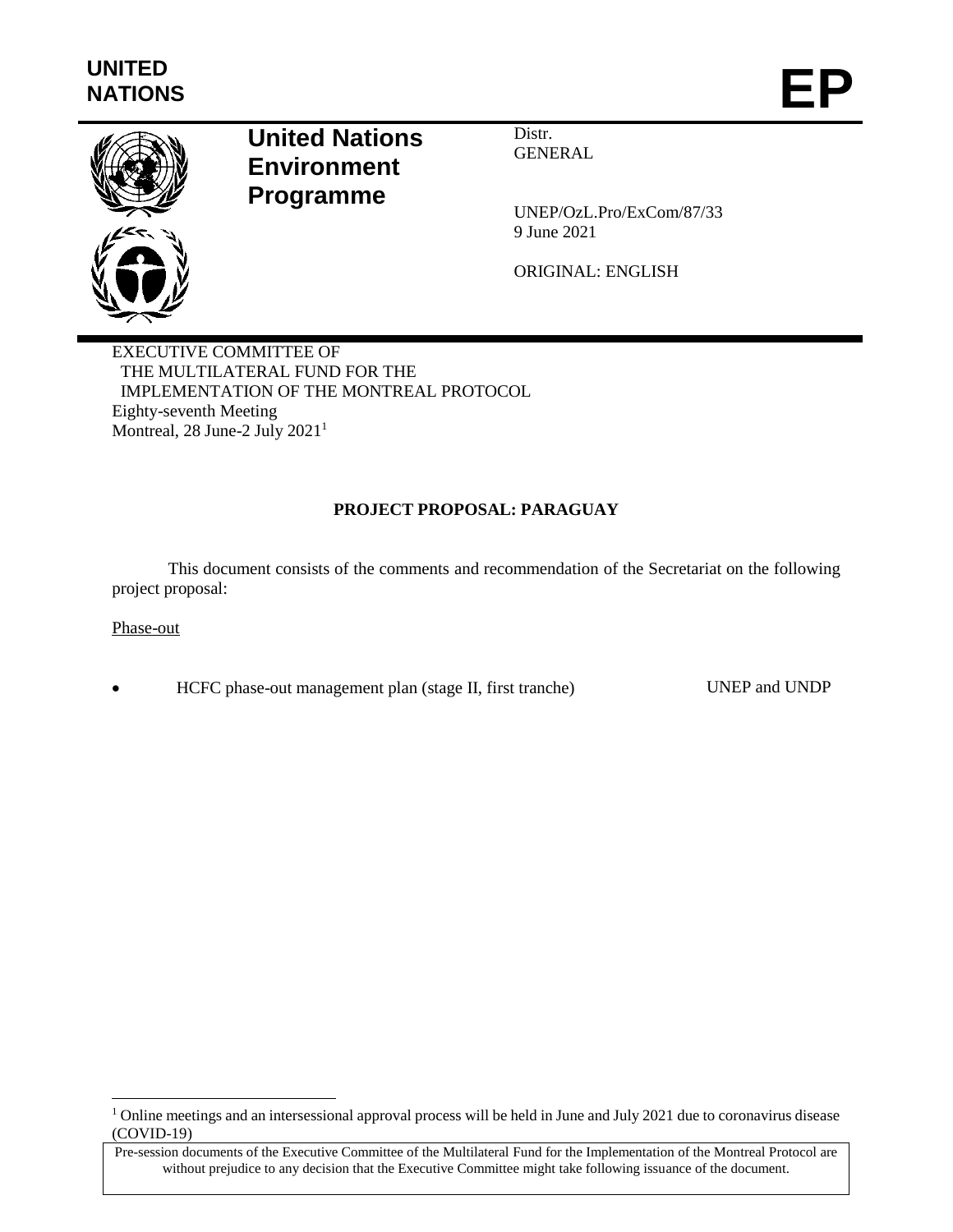# **PROJECT EVALUATION SHEET – MULTI-YEAR PROJECTS**

#### **PARAGUAY**

| <b>I) PROJECT TITLE</b>        | <b>AGENCY</b>     |
|--------------------------------|-------------------|
| HCFC phase-out plan (stage II) | UNEP (lead), UNDP |

**(II) LATEST ARTICLE 7 DATA (Annex C Group I)** Year: 2020 10.91 (ODP tonnes)

| (III) LATEST COUNTRY PROGRAMME SECTORAL DATA (ODP tonnes) | <b>Year: 2020</b> |      |                   |               |       |         |                  |            |                             |
|-----------------------------------------------------------|-------------------|------|-------------------|---------------|-------|---------|------------------|------------|-----------------------------|
| Chemical                                                  | Aerosol Foam      |      | Fire-<br>fighting | Refrigeration |       | Solvent | Process<br>agent | Lab<br>use | Total sector<br>consumption |
|                                                           |                   |      | Manufacturing     | Servicing     |       |         |                  |            |                             |
| HCFC-22                                                   |                   |      |                   |               | 10.82 |         |                  |            | 10.82                       |
| <b>HCFC-123</b>                                           |                   |      | 0.09              |               |       |         |                  |            | 0.09                        |
| HCFC-141b in<br>imported<br>pre-blended polyols           |                   | 0.28 |                   |               |       |         |                  |            | 0.28                        |

| (IV) CONSUMPTION DATA (ODP tonnes)                                                  |      |            |       |  |  |  |  |  |  |  |  |
|-------------------------------------------------------------------------------------|------|------------|-------|--|--|--|--|--|--|--|--|
| 2009 - 2010 baseline:<br>18.0<br>Starting point for sustained aggregate reductions: |      |            |       |  |  |  |  |  |  |  |  |
| <b>CONSUMPTION ELIGIBLE FOR FUNDING (ODP tonnes)</b>                                |      |            |       |  |  |  |  |  |  |  |  |
| Already approved:                                                                   | 6.28 | Remaining: | 13.03 |  |  |  |  |  |  |  |  |

| (V) BUSINESS PLAN |                            | 2021    | 2022 | 2023 | <b>Total</b> |
|-------------------|----------------------------|---------|------|------|--------------|
| <b>UNEP</b>       | ODS phase-out (ODP tonnes) | 1.64    |      |      | 1.64         |
|                   | Funding (US \$)            | 185,090 |      |      | 185,090      |
| <b>UNDP</b>       | ODS phase-out (ODP tonnes) | 0.70    |      |      | 0.70         |
|                   | Funding (US \$)            | 76,518  |      |      | 76,518       |

| <b>(VI) PROJECT DATA</b>                           |  |                                                    | 2021     | $2022 -$<br>2023 | 2024    | $2025 -$<br>2026 | 2027    | 2028-<br>2029 | 2030    | <b>Total</b> |
|----------------------------------------------------|--|----------------------------------------------------|----------|------------------|---------|------------------|---------|---------------|---------|--------------|
| Montreal Protocol consumption limits               |  |                                                    | 11.67    | 11.67            | 11.67   | 5.83             | 5.83    | 5.83          |         | n/a          |
| Maximum allowable consumption (ODP tonnes)         |  | 11.67                                              | 11.67    | 11.67            | 5.83    | 5.83             | 5.83    |               | n/a     |              |
| Projects                                           |  | <b>UNEP</b> Project costs                          | 109,055  | $\theta$         | 153,382 |                  | 143,703 |               | 77.150  | 483,290      |
| costs                                              |  | Support costs                                      | 14,177   | $\theta$         | 19,940  |                  | 18,681  |               | 10,030  | 62,828       |
| requested                                          |  | in principle UNDP Project costs                    | 101,545  | $\overline{0}$   | 281,077 | $\Omega$         | 264,238 |               | 39,850  | 686,710      |
| $(US \$                                            |  | Support costs                                      | 7.108    | $\Omega$         | 19,675  |                  | 18,497  |               | 2.790   | 48,070       |
|                                                    |  | Total project costs requested in principle (US \$) | 210,600  | $\theta$         | 434,459 | $\Omega$         | 407,941 | 0             | 117,000 | 1,170,000    |
| Total support costs requested in principle (US \$) |  | 21,285                                             | $\Omega$ | 39,615           |         | 37,178           |         | 12,819        | 110,897 |              |
|                                                    |  | Total funds requested in principle (US \$)         | 231,885  | $\overline{0}$   | 474,074 | $\Omega$         | 445,119 | 0             | 129,819 | 1,280,897    |

| (VII) Request for approval of funding for the first tranche (2021) |                                |                       |  |  |  |  |  |  |
|--------------------------------------------------------------------|--------------------------------|-----------------------|--|--|--|--|--|--|
| Agencv                                                             | <b>Funds requested (US \$)</b> | Support costs (US \$) |  |  |  |  |  |  |
| <b>UNEP</b>                                                        | 109.055                        | 14,177                |  |  |  |  |  |  |
| <b>UNDP</b>                                                        | 101.545                        | 7,108                 |  |  |  |  |  |  |
| <b>Total</b>                                                       | 210,600                        | 21,285                |  |  |  |  |  |  |

| recommen<br>riat<br>.001<br>– Sec<br>tıon<br>.<br>: 11 11 12 11<br>__ | consideration<br>ıvıdua<br>ndivi<br>. |
|-----------------------------------------------------------------------|---------------------------------------|
|                                                                       |                                       |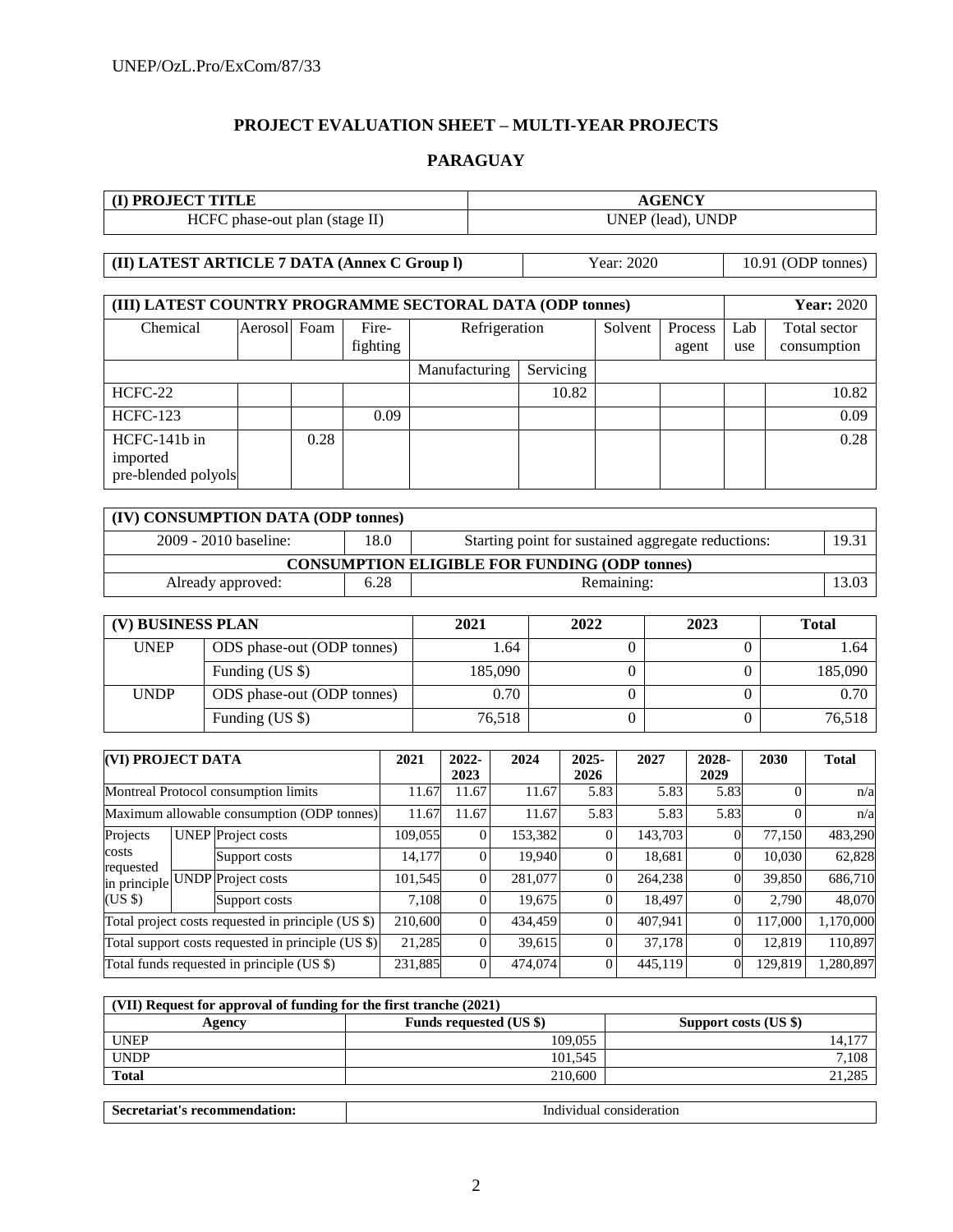# **PROJECT DESCRIPTION**

# **Background**

1. On behalf of the Government of Paraguay, UNEP as the lead implementing agency, has submitted a request for stage II of the HCFC phase-out management plan (HPMP), at a total cost of US \$1,280,898, consisting of US \$483,290, plus agency support costs of US \$62,828 for UNEP, and US \$686,710, plus agency support costs of US \$48,070 for UNDP, as originally submitted.<sup>2</sup> The implementation of stage II of the HPMP will phase out the remaining consumption of HCFCs by 2030.

2. The first tranche of stage II of the HPMP being requested at this meeting amounts to US \$447,392, consisting of US \$153,775, plus agency support costs of US \$19,991 for UNEP, and US \$255,725, plus agency support costs of US \$17,901 for UNDP, as originally submitted.

# **Status of implementation of stage I of the HPMP**

3. Stage I of the HPMP for Paraguay was approved at the  $63<sup>rd</sup>$  meeting<sup>3</sup> to meet the 35 per cent reduction from the baseline by 2020, at a total cost of US \$630,000, plus agency support costs, to phase out 6.28 ODP tonnes of HCFCs used in the refrigeration and air-conditioning (RAC) servicing sector. Stage I was planned to be completed by December 2021 as stipulated in the Agreement between the Government of Paraguay and the Executive Committee, but the Government is requesting an extension of 12 months to complete ongoing activities due to a temporary slowdown of activities caused by the recent new wave of COVID-19.

#### HCFC consumption

4. The Government of Paraguay reported a consumption of 10.91 ODP tonnes of HCFC in 2020, which is 39 per cent below the HCFC baseline for compliance. The 2016-2020 HCFC consumption is shown in Table 1.

| <b>HCFC</b>                                | 2015   | 2016   | 2017   | 2018   | 2019   | 2020   | <b>Baseline</b> |
|--------------------------------------------|--------|--------|--------|--------|--------|--------|-----------------|
| Metric tonnes (mt)                         |        |        |        |        |        |        |                 |
| HCFC-22                                    | 287.72 | 220.73 | 230.07 | 234.31 | 262.84 | 196.64 | 296.0           |
| <b>HCFC-123</b>                            | 2.86   | 0.68   | 4.18   | 6.41   | 6.45   | 4.58   | 15.9            |
| <b>HCFC-124</b>                            | 0.00   | 0.95   | 0.00   | 0.00   | 0.00   | 0.00   | 7.0             |
| HCFC-141b                                  | 1.00   | 6.75   | 0.00   | 0.00   | 0.00   | 0.00   | 0.5             |
| HCFC-142b                                  | 0.00   | 0.57   | 0.00   | 0.00   | 0.00   | 0.00   | 20.4            |
| Sub-total (mt)                             | 291.58 | 229.68 | 234.25 | 240.72 | 269.29 | 201.22 | 339.8           |
| HCFC-141b in imported pre-blended polyols* | 28.75  | 32.83  | 12.22  | 18.00  | 33.26  | 2.54   | $12.7**$        |
| <b>ODP</b> tonnes                          |        |        |        |        |        |        |                 |
| HCFC-22                                    | 15.82  | 12.14  | 12.65  | 12.89  | 14.46  | 10.82  | 16.3            |
| <b>HCFC-123</b>                            | 0.06   | 0.01   | 0.08   | 0.13   | 0.13   | 0.09   | 0.2             |
| <b>HCFC-124</b>                            | 0.00   | 0.02   | 0.00   | 0.00   | 0.00   | 0.00   | 0.1             |
| HCFC-141b                                  | 0.11   | 0.74   | 0.00   | 0.00   | 0.00   | 0.00   | 0.1             |
| $HCFC-142h$                                | 0.00   | 0.04   | 0.00   | 0.00   | 0.00   | 0.00   | 1.3             |
| <b>Sub-total (ODP tonnes)</b>              | 15.99  | 12.95  | 12.73  | 13.02  | 14.59  | 10.91  | 18.0            |
| HCFC-141b in imported pre-blended polyols* | 3.16   | 3.61   | 1.34   | 1.98   | 3.66   | 0.28   | $1.40**$        |

**Table 1. HCFC consumption in Paraguay (2016-2020 Article 7 data)**

\* Country programme data.

l

\*\* Average consumption between 2007 and 2009.

<sup>&</sup>lt;sup>2</sup> As per the letter of 12 February 2021 from the Ministry of Environment and Sustainable Development of Paraguay to UNEP.

<sup>3</sup> UNEP/OzL.Pro/ExCom/63/48 and Annex XXII of document UNEP/OzL.Pro/ExCom/63/60.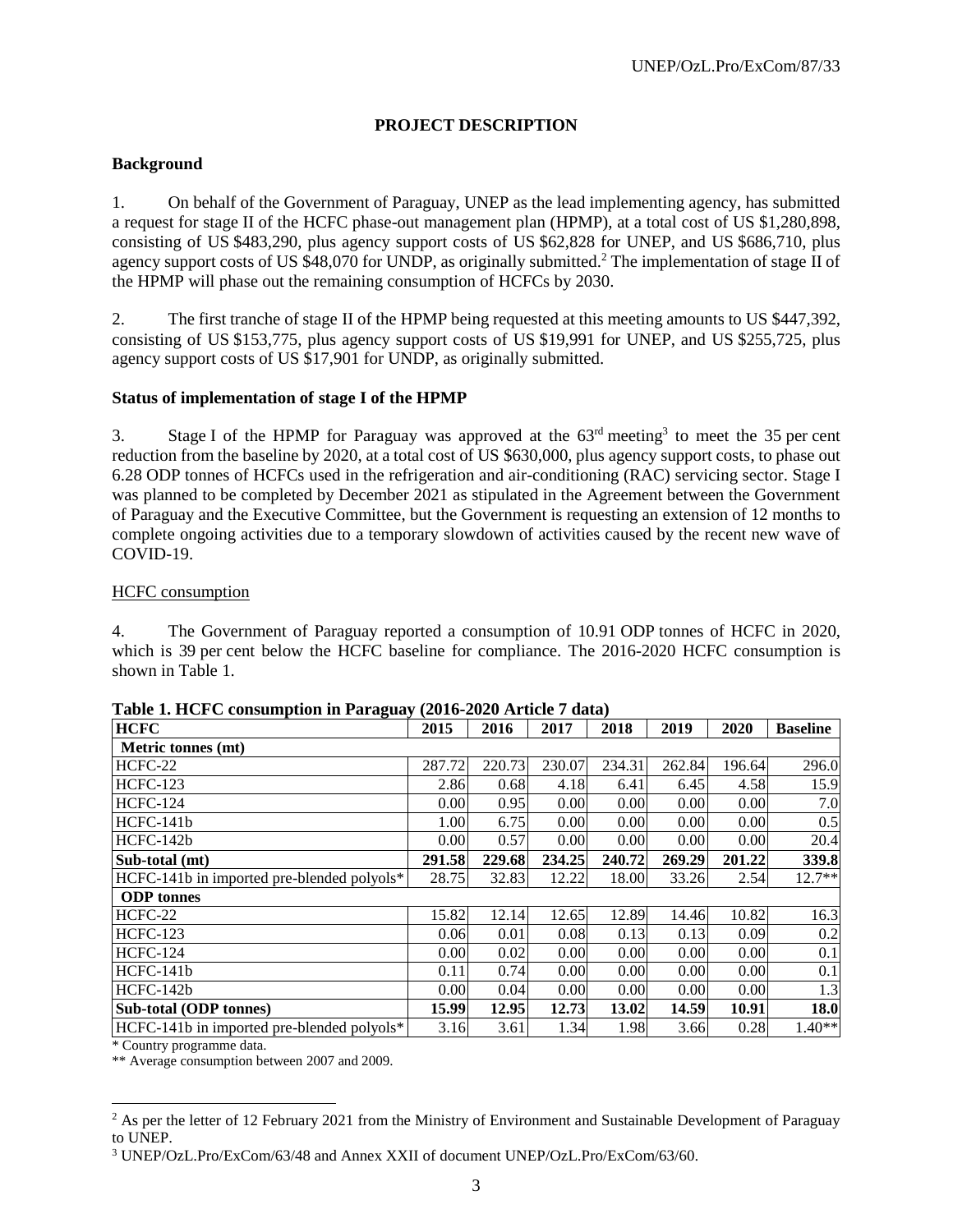5. Consumption of HCFC-22 has decreased since 2015 mainly on account of the implementation of the HPMP activities, including controls on import of HCFCs, better servicing practices followed by technicians as a result of training, and the adoption of alternative-refrigerant-based RAC equipment. The increase in 2019 was due to temporary stockpiling prior to 2020 when consumption was reduced in line with the HPMP targets.

6. The slight increase in stocks of HCFC-123 in 2018 and 2019 was to meet the future demand in servicing of firefighting equipment, while the increase in imports of pre-blended polyols containing HCFC-141b in 2019 was in response to demand from enterprises that manufacture thermal insulation foam. This consumption will be addressed in stage II of the HPMP.

# *Country programme (CP) implementation report*

7. The Government of Paraguay reported HCFC sector consumption data under the 2020 CP implementation report that is consistent with the data reported under Article 7 of the Montreal Protocol.

# Status of progress and disbursement

# *Legal framework*

8. The Ministry of Environment and Sustainable Development (MADES)<sup>4</sup> regulated the procedures for issuing HCFC licenses and established an electronic licensing system. The Government also adjusted the HCFC import and export licensing system to comply with the maximum allowable consumption as per the Agreement with the Executive Committee.

9. The Government also established a ban on imports of HCFC-based air conditioners in 2015, enforced regulations for standards for HCFC-22 and HCFC-123 containers, and is currently updating the regulations to include a quota system for HFCs, and updating safety standards for the safe adoption of RAC equipment based on flammable refrigerants, expected to be completed by the end of 2022.

# *Refrigeration servicing sector*

10. Training in the prevention of illegal trade of ODS was provided to 1,084 customs officers, MADES auditors and legal advisers and members of the Judiciary (e.g., judges, prosecutors, judicial actuaries). Sixty-seven trainers and 1,246 servicing technicians were trained in good servicing practices and the safe use of flammable and toxic refrigerants, and 313 refrigeration technicians were certified by the *Instituto Nacional de Tecnología, Normalización y Metrología* (INTN) through theoretical and practical evaluation.

11. Two recovery and recycling centres were established in the *Asociación de Técnicos en Refrigeración del Alto Paraná* (ASOTRAP) and the *Técnicos de Refrigeración Asociados del Paraguay* (TRAP) in 2019 and 2021, respectively. Refrigerant recovery machines, recovery cylinders, scales and pressure valves were delivered to the centres. In addition, equipment and tools (e.g., digital vacuum gauges, protective equipment for servicing, refrigerant cylinders, leak detectors, and air conditioners for training technicians) were provided to eight technical training centres and to 55 technicians for ongoing training and the adoption of good practices for servicing HCFC-based equipment.

12. Awareness and outreach activities were implemented to support HCFC phase-out activities, to encourage users to adopt RAC equipment based on HCFC-free, low-global-warming-potential (GWP) refrigerants and to provide recognition to nine organizations that are actively promoting the adoption of low-GWP alternatives to HCFCs and the implementation of good servicing practices.

 $\overline{a}$ 

<sup>4</sup> Former Secretariat of the Environment.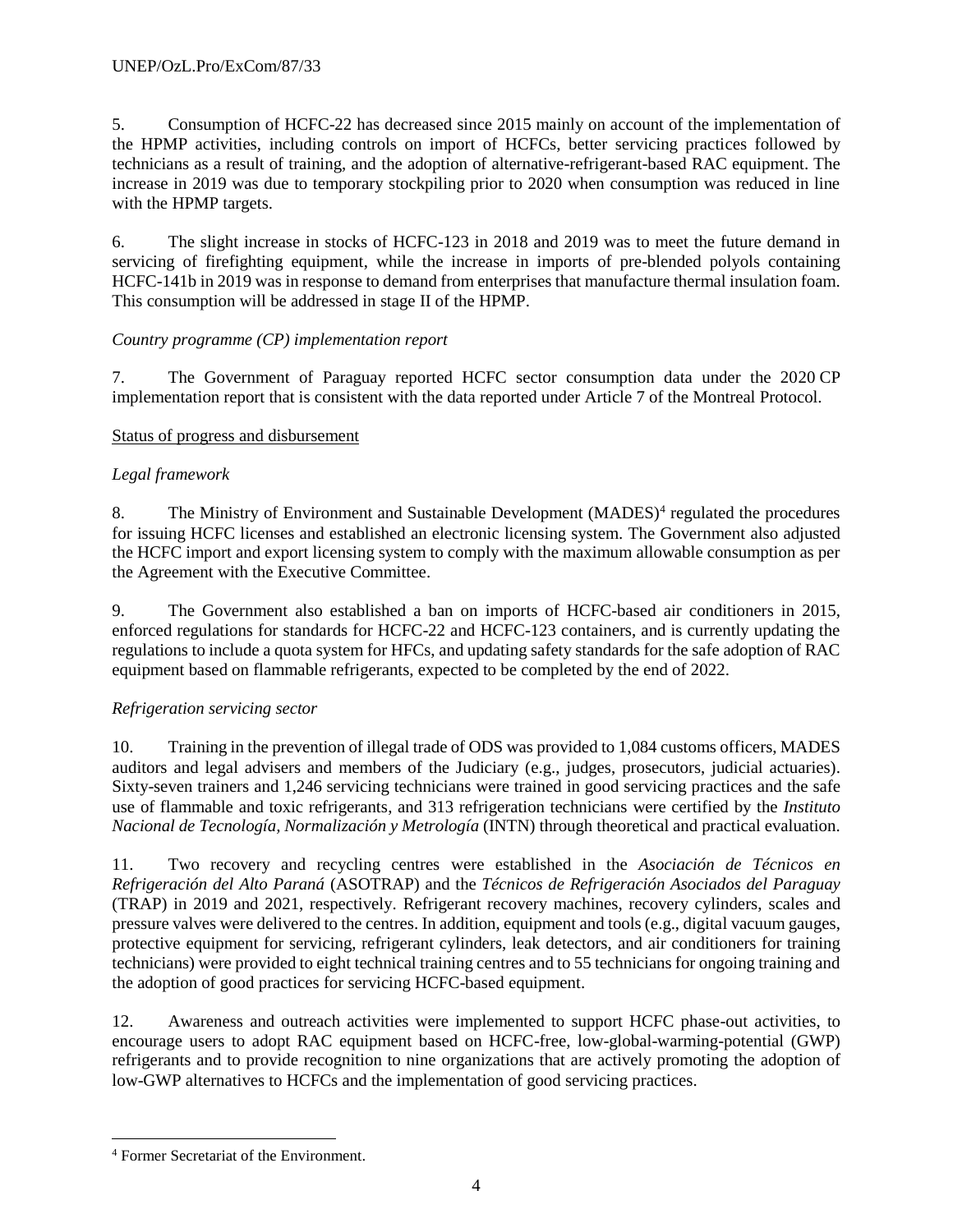13. The Government of Paraguay and UNEP are currently in the process of signing the implementation agreement for the third tranche to continue ongoing activities, including technical legal support to the National Customs Directorate; participation in inspection visits; development of an HCFC-22 sales registry procedure; calibration and maintenance of refrigerant identifiers; training for customs and MADES officers on the illegal trade in HCFCs, appliances based on HCFCs and foam blowing agents contained in pre-blended polyols, and HCFC trade prevention; strengthening of local capacity for the recovery and recycling of refrigerants; promotion of appliances and technologies free of HCFCs; and awareness-building activities addressed to end-users. The signing of the implementation agreement is expected to be completed by the second week of June, the first fund advance in the amount of US \$35,000 is expected to take place in July 2021, and the second one, in the amount of US \$28,000, during the second half of 2021.

# Level of fund disbursement

14. As of February 2021, of the US \$630,000 approved under stage I of the HPMP, US \$523,025 had been disbursed (US \$223,025 for UNEP and US \$300,000 for UNDP). The funding for the third tranche (US \$63,000) was only approved during the intersessional approval process for the 86th meeting (IAP-86) in December 2020, and will be disbursed in 2021, along with the remaining balance of US \$43,975 from the previous two tranches.

# *Request for the extension of stage I of the HPMP*

15. Stage I of the HPMP was planned for completion as of 31 December 2021. During the project review process, UNEP informed the Secretariat that since the time of submission of stage II proposal, the third wave of COVID-19 has stricken the country, causing delays and resulting in a temporary halt in the implementation of ongoing activities. It is therefore anticipated that Paraguay will require an extension of stage I for a period of 12 months.

# **Stage II of the HPMP**

# Remaining consumption eligible for funding

16. After deducting 6.28 ODP tonnes of HCFCs associated with stage I of the HPMP, the remaining consumption eligible for funding amounts to 13.03 ODP tonnes of HCFCs (i.e., 10.63 ODP tonnes of HCFC-22; 0.20 ODP tonnes of HFC-123, 0.10 ODP tonnes of HCFC-124, 0.96 ODP tonnes of HCFC-141b and 1.14 ODP tonnes of HCFC-142b). This consumption will be completely phased out in stage II.

#### Sector distribution of HCFCs

17. There are approximately 3,000 technicians and estimated 600 workshops in the servicing sector, consuming HCFC-22 to service domestic and commercial air conditioners, commercial refrigeration units and transport and industrial refrigeration systems, as shown in Table 2. HCFC-22 represents 33 per cent of controlled substances (HCFCs and HFCs) used in the servicing sector. HFCs used include HFC-134a, R-404A and R-410A.

|  |  | Table 2. Estimated use of HCFC-22 in Paraguay in the refrigeration servicing sector in 2019* |  |  |  |
|--|--|----------------------------------------------------------------------------------------------|--|--|--|

| <b>Sector/Applications</b>          | Equipment<br>inventory | Average<br>charge $(kg)$ | Percentage of<br>equipment<br>served $(\% )$ | Average<br>recharge per<br>service** | <b>Estimated</b><br>use $(mt)$ |
|-------------------------------------|------------------------|--------------------------|----------------------------------------------|--------------------------------------|--------------------------------|
| Room air-conditioning (AC) (unitary | 393,750                | 1.00 <sub>1</sub>        | 25                                           | 1.11                                 | 109.36                         |
| and split)                          |                        |                          |                                              |                                      |                                |
| Commercial AC (roof top,            | 63,000                 | 8.00                     | 15                                           | 8.58                                 | 81.13                          |
| multi-split, chillers)              |                        |                          |                                              |                                      |                                |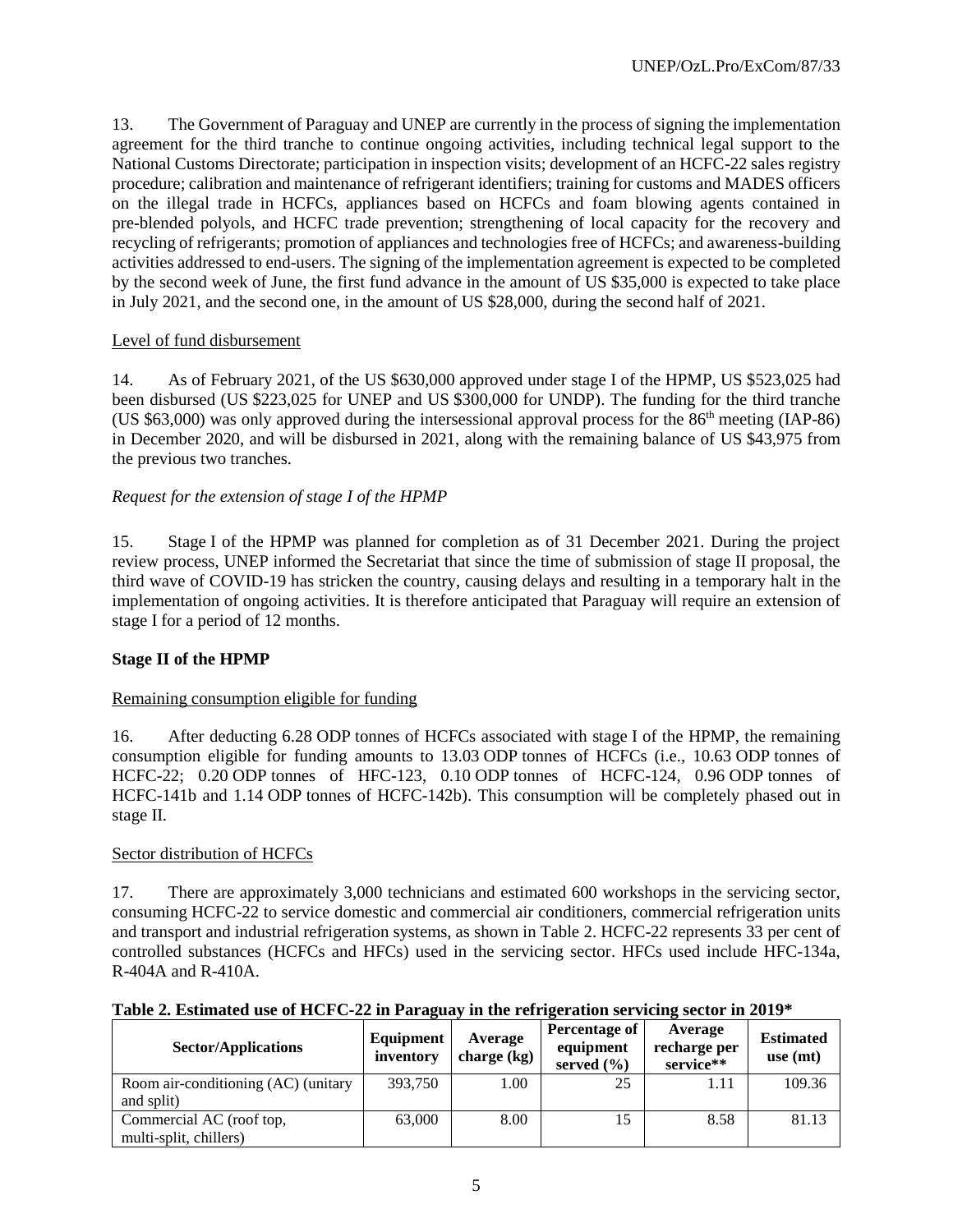| <b>Sector/Applications</b>                                                                           | Equipment<br>inventory | Average<br>charge $(kg)$ | Percentage of<br>equipment<br>served $(\% )$ | Average<br>recharge per<br>service** | <b>Estimated</b><br>use $(mt)$ |
|------------------------------------------------------------------------------------------------------|------------------------|--------------------------|----------------------------------------------|--------------------------------------|--------------------------------|
| Commercial refrigeration (medium<br>condensing units)                                                | 31,500                 | 10.00                    | 15                                           | 11.11                                | 52.49                          |
| Transport and industrial refrigeration<br>(medium to large condensing units,<br>centralized systems) | 1,575                  | 8.00                     | 25                                           | 9.09                                 | 3.58                           |
| <b>Total</b>                                                                                         | 489,825                |                          |                                              |                                      | $***246.57$                    |

\*Survey for the preparation of stage II completed in 2020 based on 2019 data.

\*\*Including losses during servicing.

\*\*\*The difference of 16.27 mt of HCFC-22 between the estimated use of 246.57 mt in the refrigeration servicing sector and the reported figure of 262.84 mt in 2019 is due to imports that were maintained as stock for the start of 2020.

18. In addition to the use of HCFC-22 in the refrigeration servicing sector, small amounts of HCFC-123 are used in firefighting and small amounts of HCFC-141b contained in imported pre-blended polyols are used by several polyurethane (PU) foam enterprises, mostly in spray foam applications.

#### Phase-out strategy in stage II of the HPMP

19. Stage II of the HPMP aims to achieve a 67.5 per cent reduction from its HCFC baseline consumption by 2025 and 100 per cent reduction by 2030. The Government of Paraguay intends to allow a maximum annual consumption of HCFC in the period from 2030 to 2040 consistent with Article 5, paragraph 8 ter(e)(i) of the Montreal Protocol.<sup>5</sup>

20. Stage II will focus on enhancing the infrastructure established during the implementation of stage I by strengthening ODS regulations to control HCFC trade and applying the HCFC licensing and quota system, providing technical assistance to the refrigeration servicing sector to implement the refrigerant recovery, recycling and reclaiming (RRR) programme and the certification scheme for technicians, and raising the awareness of end-users to promote the transition to low-GWP technologies. The Government of Paraguay will also implement awareness-building activities to promote alternatives to HCFC-123 in fire extinguishers and will control the use of small amounts of HCFC-141b contained in imported pre-blended polyols through a ban scheduled to enter into force on 1 January 2024.

#### Proposed activities in stage II of the HPMP

l

- 21. Stage II proposes the following activities:
	- (a) *Technical assistance to strengthen the control of trade of HCFC-based substances and equipment/products:* Training of approximately 300 customs officers (increased to 750 upon discussion with the Secretariat) and other authorities on the prevention of illegal trade in HCFCs (i.e., use of refrigerant identifiers, sniffers to detect chlorine and physical analysis of pre-blended polyols); training of approximately 250 importers and brokers on updated regulations; procurement of four refrigerant identifiers and eight basic equipment units to detect HCFC-141b contained in pre-blended polyols; $<sup>6</sup>$  updates to the legal</sup>

<sup>5</sup> HCFC consumption may exceed zero in any year so long as the sum of its calculated levels of consumption over the ten-year period from 1 January 2030 to 1 January 2040 divided by 10, does not exceed 2.5 per cent of the HCFC baseline, and provided that such consumption is restricted to the servicing of RAC equipment existing on 1 January 2030. Other applications where HCFCs can be used include the servicing of fire suppression and fire protection equipment existing on 1 January 2030; solvent applications in rocket-engine manufacturing; and topical medical aerosol applications for the specialized treatment of burns.

<sup>6</sup> Including sniffers to detect chlorine in the ambient air and a sampler metal tube to assist in the blending of the material and taking samples to visually detect the viscosity of the material. This kind of system was designed by technicians in a Mexican systems house to detect if a polyol had been pre-blended with HCFC-141b.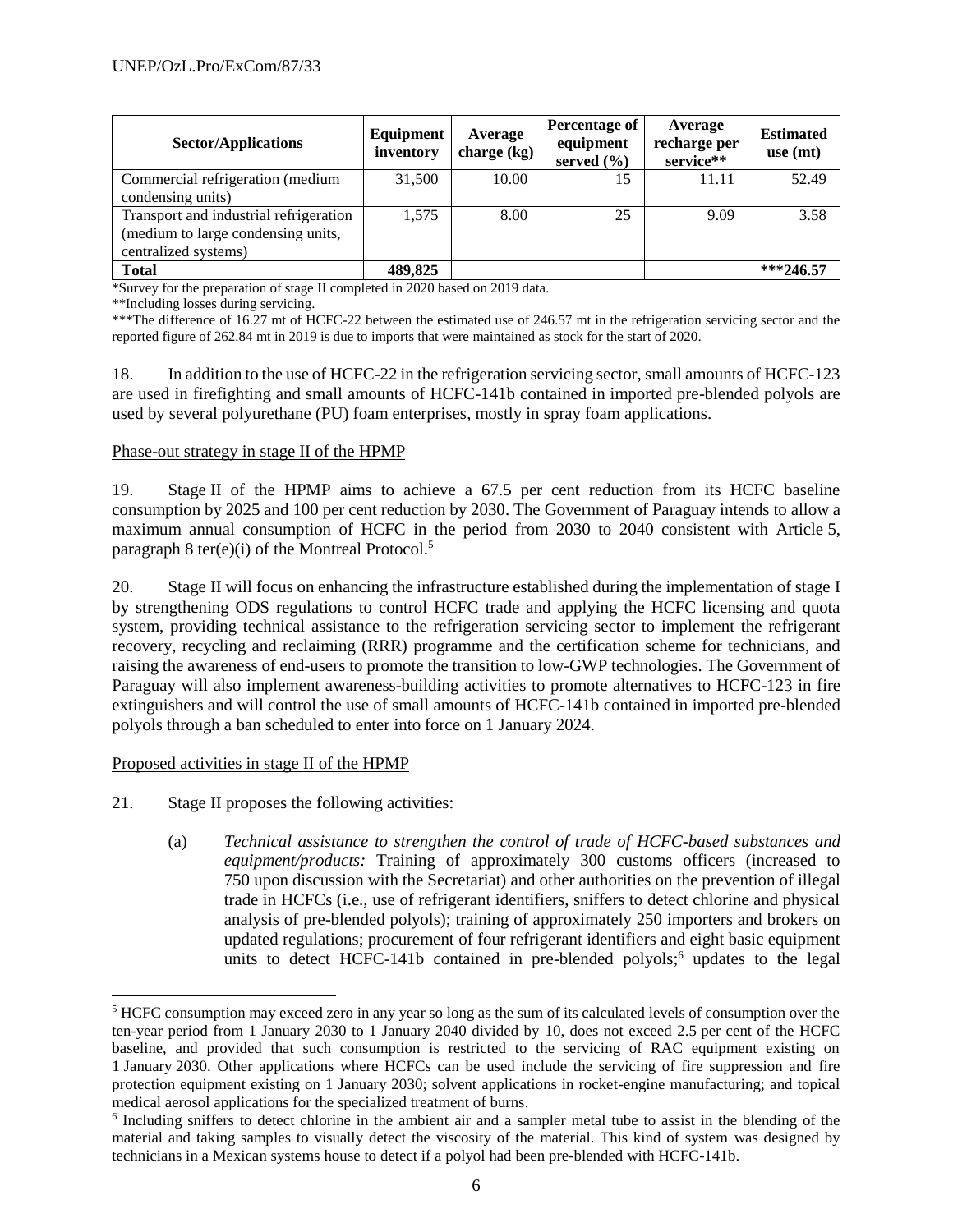framework;<sup>7</sup> meetings with importers and stakeholders to develop a system to avoid the import of new, used and refurbished equipment using HCFCs; and periodic verification visits to importers' and distributors' shops and warehouses to verify compliance with established regulations (UNEP) (US \$89,000);

- (b) *Technical assistance for the technician certification scheme:* Completion of a national labor competency standard in good refrigeration practices, including handling of flammable refrigerants; certification of 150 technicians (increased to 1,000 upon discussion with the Secretariat); design of an online registration system for certified technicians (UNEP) (US \$156,000);
- (c) *Training in good servicing practices:* Continuation of the national training programme in good servicing practices to support the certification system, including training of 1,020 technicians (increased to 1,500 upon discussions with the Secretariat); with an emphasis on refrigerant recovery and recycling, avoidance of use of HCFC-141b as a flushing agent and safe handling of refrigerants; distribution of a set of equipment<sup>8</sup> to an additional training center and of tool kits to 83 technicians (increased to 100 upon discussions with the Secretariat);<sup>9</sup> redesign of the technicians' manual for best practices in RAC maintenance; development of an online training course and update of the on-site training programme (UNDP) (US \$433,739);
- (d) *RRR programme:* Establishment of one reclaiming centre in Asuncion (including one reclaiming unit, one recovery unit, cylinders, vacuum pump, scales, spare parts and laboratory equipment); strengthening of the two existing recovery and recycling centres with additional cylinders, refrigerant identifier, vacuum pump and spare parts (two new recovery and recycling centres will be added upon discussions with the Secretariat); four workshops on RRR; and support to an existing programme on early retirement of inefficient HCFC-22-based air conditioners through three RRR training courses and tool kits (including a recovery unit, a vacuum pump and two cylinders) for eight authorized scrapping centres to ensure proper recovery of the refrigerant during equipment dismantling (UNDP) (US \$252,971); and
- (e) *Awareness raising and education:* An awareness campaign to promote the technician certification scheme and to attract technicians to be certified, an awareness campaign for end-users and consumers to promote the selection of certified technicians when servicing their equipment; five seminars on low-GWP alternative technologies in different applications addressed to different groups of end-users in commercial RAC applications (i.e., hotels and supermarkets); distribution of awareness material (e.g., brochures) to support the campaigns; and five seminars for users of fire extinguishers to promote alternatives, as well as verification visits to monitor the use of HCFC-123 in this application (UNEP) (US \$121,290).

#### *Project implementation and monitoring*

l

22. The system for project implementation and monitoring established under stage I of the HPMP will continue into stage II, where the national ozone unit (NOU) with the assistance of UNEP will coordinate and monitor the implementation of activities, work with stakeholders to phase out HCFCs, monitor the

<sup>7</sup> Measures being considered include *inter alia* the extension of the ban on imports of HCFC-22-based AC equipment to commercial refrigeration equipment and to refurbished parts for HCFC-22-based equipment.

<sup>8</sup> Including a recovery unit, refrigerant identifier, vacuum pump, RAC module for training, cylinders, gauges, thermometer, scale, welding kit for flammable refrigerants and manometers.

<sup>9</sup> Including a charging station and vacuum pump, welding kit, hose, manometer, leak detector and precision balance for flammable refrigerants.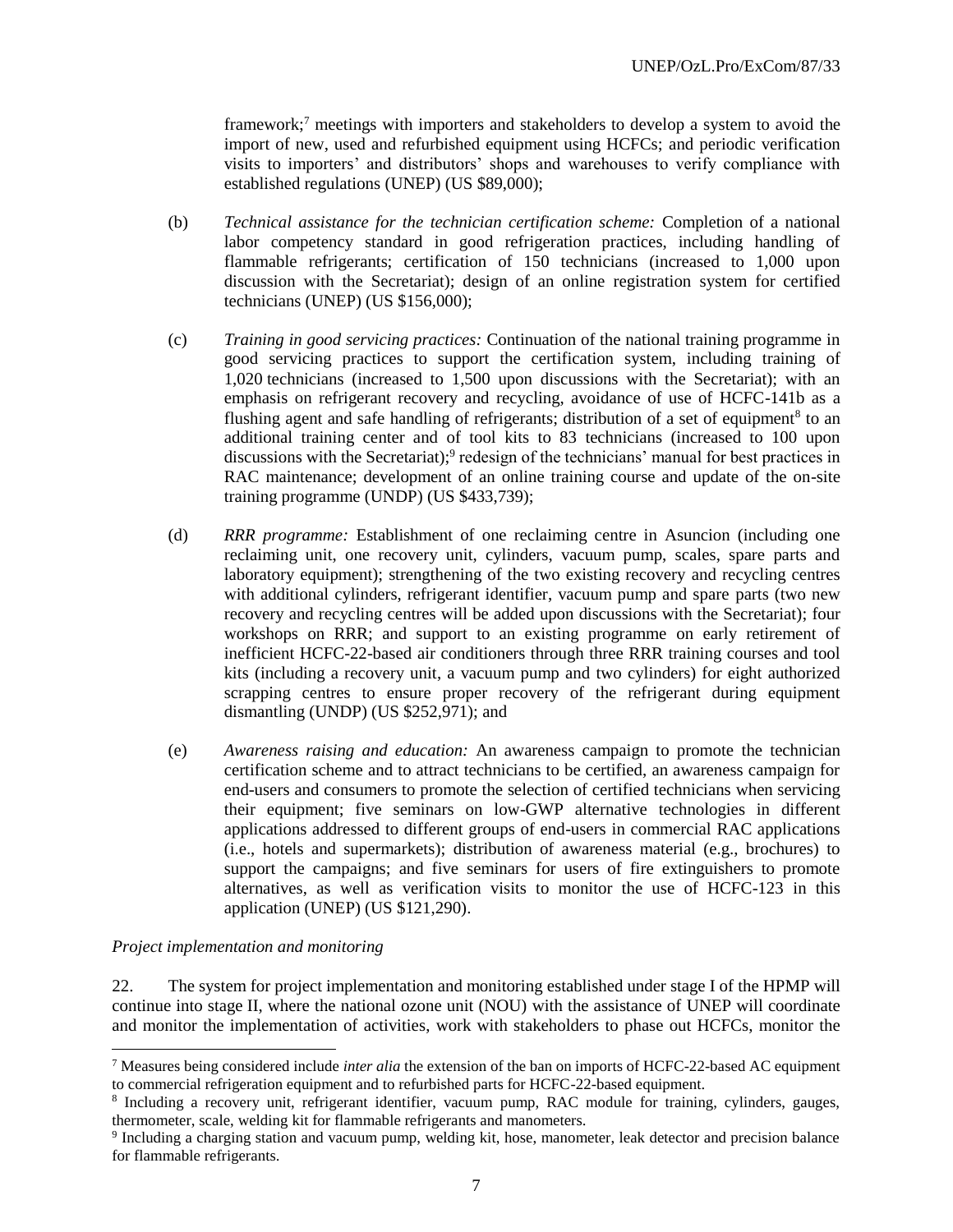projects to assure that they comply with the gender mainstreaming policy, and report progress. The cost of those activities amounts to US \$117,000.

# *Gender policy implementation*

23. In line with decision  $84/92(d)$ ,<sup>10</sup> the Government of Paraguay has taken into account gender mainstreaming and equity in the formulation and implementation of stage II of the HPMP. Eighty per cent of the members of the team that prepared the HPMP are women and, during implementation, gender-balanced representation on boards and committees will ensure that women and men can equally benefit from the activities. Projects will collect gender-disaggregated data and qualitative information to analyze and track any gender-related issues, and the hiring of female consultants, supervisors and trainers to implement the HPMP activities will be promoted.

# Total cost of stage II of the HPMP

24. The total cost of stage II of the HPMP for Paraguay has been estimated at US \$1,170,000 (plus agency support costs), as originally submitted, for achieving a 67.5 per cent reduction from its HCFC baseline consumption by 2025 and a 100 per cent reduction by 2030. The proposed activities and cost breakdown are summarized in Table 3.

| <b>Activity</b>                                                                | Agency      | Cost (US \$) |
|--------------------------------------------------------------------------------|-------------|--------------|
| Technical assistance to strengthen control over trade of HCFC-based substances | <b>UNEP</b> | 89,000       |
| and equipment/products                                                         |             |              |
| Technical assistance for the technician certification scheme                   | <b>UNEP</b> | 156,000      |
| Training in good servicing practices                                           | <b>UNDP</b> | 433,739      |
| RRR programme                                                                  | <b>UNDP</b> | 252,971      |
| Awareness-raising and education                                                | <b>UNEP</b> | 121,290      |
| Monitoring and reporting                                                       | <b>UNEP</b> | 117,000      |
| <b>Total</b>                                                                   |             | 1,170,000    |

**Table 3. Total cost of stage II of the HPMP for Paraguay as submitted** 

Activities planned for the first tranche of stage II

l

25. The first funding tranche of stage II of the HPMP at the total amount of US \$409,500 (as originally submitted) will be implemented between July 2021 and December 2022 and will include the following activities:

- (a) *Technical assistance to strengthen control over trade of HCFC-based substances and equipment/products:* update of the customs training course to include techniques to identify HCFC-141b contained in pre-blended polyols; first two training courses for 25 customs officers and 25 import brokers; procurement of four refrigerant identifiers and eight basic equipment units to detect HCFC-141b contained in pre-blended polyols; updates to the legal framework; meetings with the customs department and stakeholders to design a way to better enforce the ban on import of HCFC-based equipment; and three verification visits to warehouses to verify compliance with established regulations (UNEP) (US \$42,000);
- (b) *Technical assistance for the technician certification scheme:* completion of a national labor competency standard in good refrigeration practices, including handling of flammable refrigerants; initiation of the design of an online registration system for certified technicians; continued certification of technicians (UNEP) (US \$42,500);

<sup>&</sup>lt;sup>10</sup> Decision 84/92(d) requested bilateral and implementing agencies to apply the operational policy on gender mainstreaming throughout the project cycle.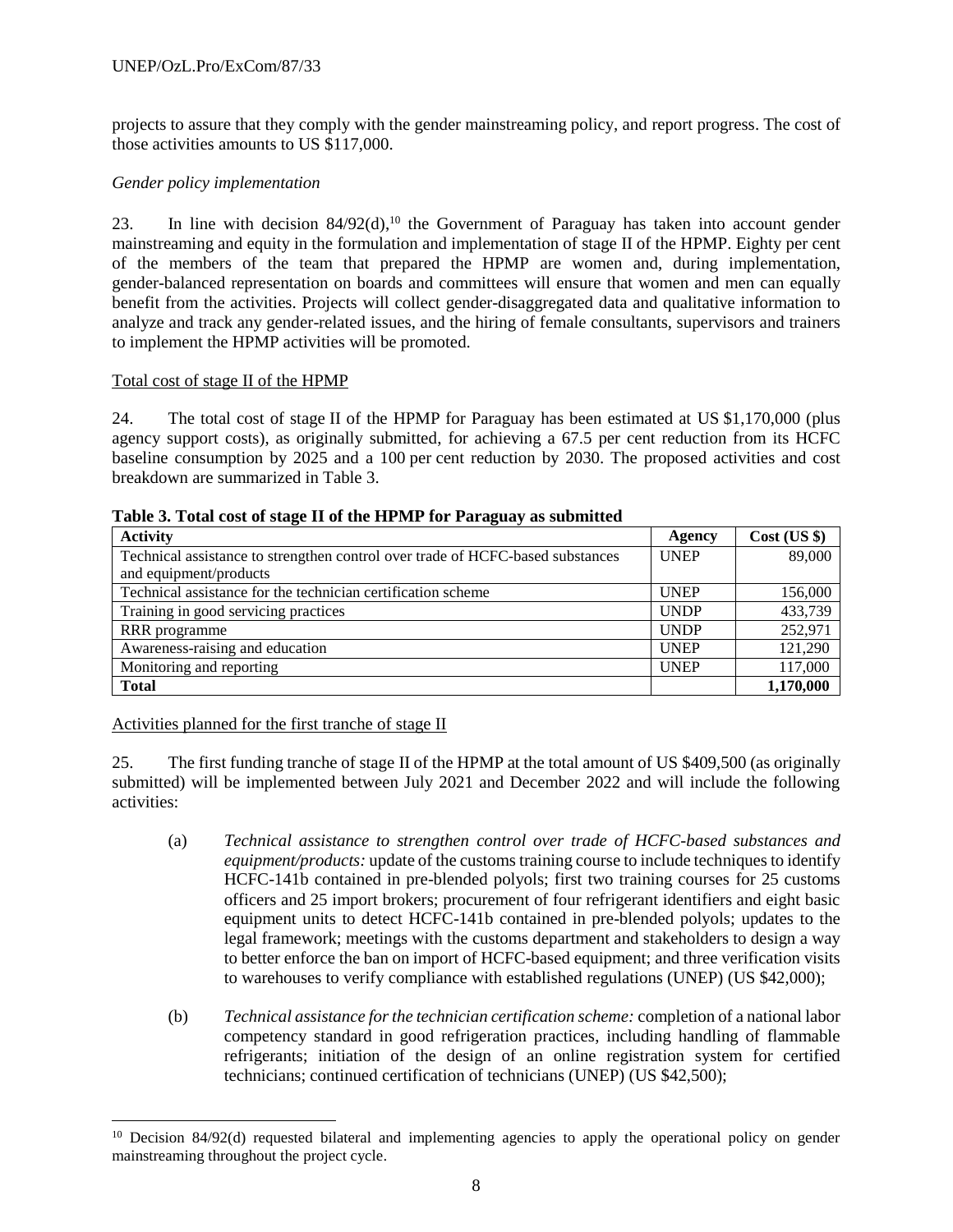- (c) *Training in good servicing practices:* training online and, where possible, in person of 250 refrigeration technicians on good servcing practices; printing of training material and procurement of a set of equipment for training (UNDP) (US \$121,189);
- (d) *RRR programme:* design of the RRR system including procedures and strategy to encourage recovery and recycling; first workshop on RRR for large-scale users, technicians, distributors and potential reclaiming operators; procurement of equipment for the reclaiming and recycling centres; and the first RRR training course for the eight scrapping centres within the framework of the existing programme on early retirement of inefficient HCFC-22-based air conditioners (UNDP) (US \$134,536);
- (e) *Awareness-raising and education:* start of the campaign to promote the technician certification scheme and to attract technicians to be certified; first of the five seminars on low-GWP alternative technologies for end-users and distribution of 1,000 information brochures; and two out of five seminars for users of fire extinguishers to promote alternatives, as well as verification visits to monitor the use of HCFC-123 in this application (UNEP) (US \$36,455); and
- (f) *Project implementation and monitoring:* hiring of one full-time staff member for the continuous assessment, monitoring and reporting of activities being implemented (UNEP) (US \$32,820).

# **SECRETARIAT'S COMMENTS AND RECOMMENDATION**

#### **COMMENTS**

26. The Secretariat reviewed stage II of the HPMP in light of stage I, the policies and guidelines of the Multilateral Fund, including the criteria for funding HCFC phase-out in the consumption sector for stage II of HPMPs (decision 74/50), and the 2021-2023 business plan of the Multilateral Fund.

#### Overarching strategy

27. In discussing the need for HCFC consumption during the 2030-2040 period, UNEP explained that HCFCs would be needed to service HCFC-based RAC systems remaining after 2030 that had not yet reached their end-of-life or could not yet be replaced with systems based on alternative refrigerants. During that period the Government would control the level of imports and uses of HCFCs through the quota and licensing system and through reports from the importers that would include the uses for which they were requesting the import, as well as the list of customers and quantities for each use. UNEP also confirmed that the Government of Paraguay has committed to implementing a ban on all imports of HCFCs by 1 January 2030; except for the allowance for a servicing tail between 2030 and 2040 consistent with the provisions of the Montreal Protocol.

28. In line with the Executive Committee's decision on this matter at the IAP-86, to allow for consideration of the final tranche of its HPMP, the Government of Paraguay agreed to submit a detailed description of the regulatory and policy framework in place to implement measures to ensure that HCFC consumption was in compliance with paragraph 8 ter(e)(i) of Article 5 of the Montreal Protocol for the 2030-2040 period. The Government also agreed to submit the expected annual HCFC consumption in Paraguay for the 2030-2040 period.

#### HCFC phase-out and duration of stage II

29. On the annual targets proposed for stage II, UNEP explained that the Government had decided to maintain the annual consumption targets set out in the Montreal Protocol schedules from 2022 to 2029,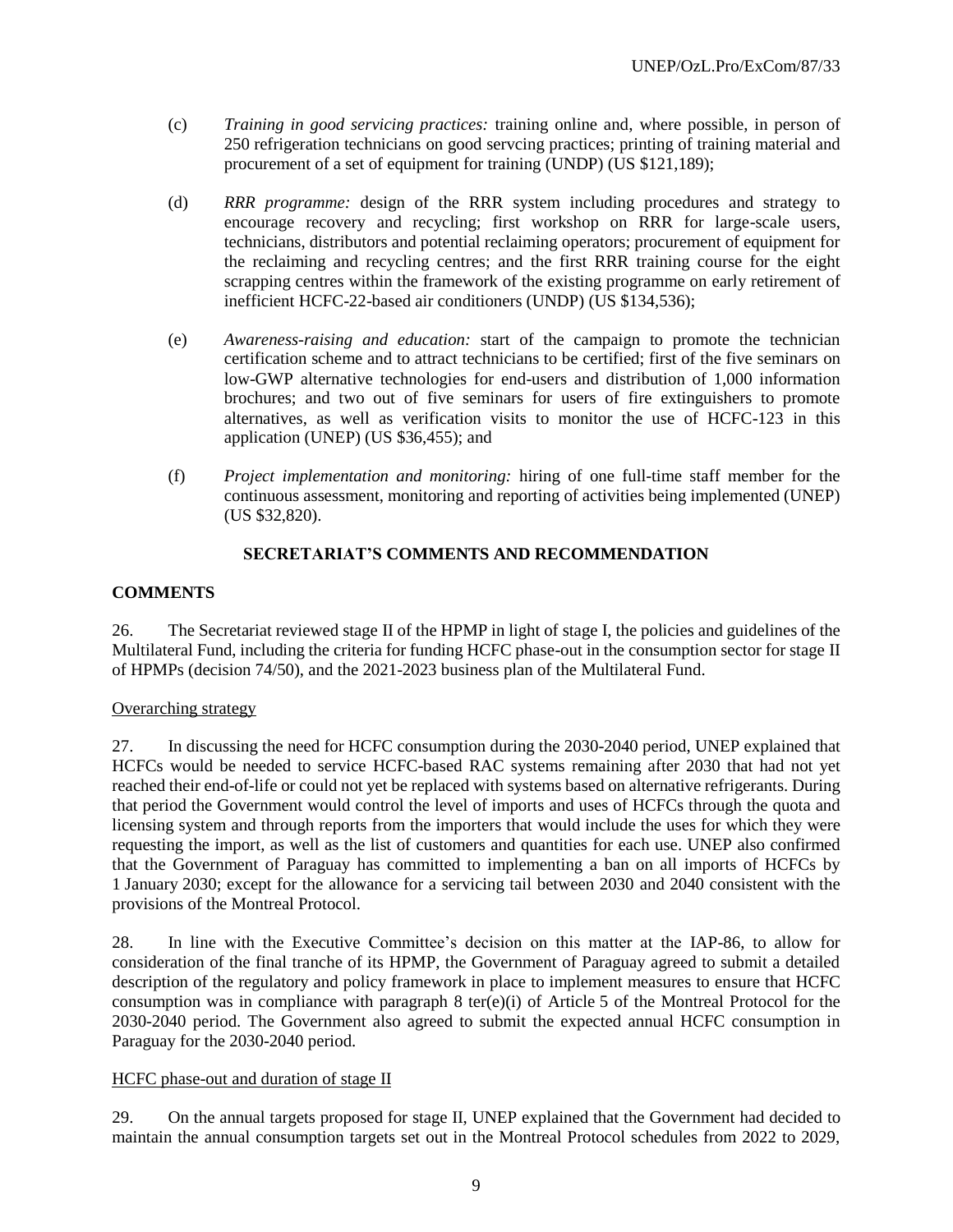rather than pursuing more ambitious interim reductions. Consultations with importers and stakeholders had shown that enterprises' plans had already been established in line with the Montreal Protocol control targets, as had HCFC import quotas for 2020 and 2021.

30. Regarding the duration of stage II, UNEP explained that the Government proposed to have stage II achieve total phase-out of HCFC in 2030 rather than the 67.5 per cent reduction in 2025. This was based on a long-term strategy involving activities, such as technician certification and the establishment of the RRR network, that required time for proper development. As those activities would extend through to 2030, dividing the strategy into two different stages would interrupt implementation and create an unnecessary administrative burden. Noting the justification provided, recognizing that the comprehensive strategy for stage II of the HPMP has been developed through extensive consultations with stakeholders, and noting that Paraguay is classified as a low-volume-consuming (LVC) country, the Secretariat supports the approach of total HCFC phase-out in a single stage II selected by the Government of Paraguay.

# Foam manufacturing sector

31. Upon request, UNEP confirmed that, given the very small consumption of HCFC-141b in the manufacturing sector, no funds would be requested for the conversion of small and medium-sized enterprises (SMEs). Instead, the HPMP would limit and phase out the imports of HCFC-141b contained in pre-blended polyols through the existing licensing system. There are about five SMEs depending mostly on a multinational distributor of PU systems that blends its own HCFC-141b-free systems. The consumption of HCFC-141b contained in pre-blended polyols decreased substantially in 2020 and is expected to continue decreasing. UNEP also confirmed that the Government of Paraguay will ban the import and use of HCFC-141b pure and contained in pre-blended polyols by 1 January 2024.

# Technical and cost-related issues

l

32. UNEP explained that the number of customs officers expected to be trained in stage II had dropped compared to stage I (300 instead of 1,084) because the training under stage II focused on intelligence techniques<sup>11</sup> to avoid illegal trade and detect banned refrigerants contained in blends, including pre-blended polyols. This course is in addition to the general customs training provided under stage I and is not required for all customs officers. Discussions on the importance of the proposed training topic, as well as the funds available and the duration of stage II led to an increase in the number of customs officers to be trained through this project from the 300 initially proposed to 750.<sup>12</sup>

33. Further to discussions on the scope of the activity, the number of technicians certified through the technician certification project was increased from the 150 initially proposed to 1,000 to help reach a critical mass aimed at facilitating the future enforcement of potential support measures, such as making certification a mandatory requirement for any technician who services RAC systems, or regulating refrigerant sales through a license given to certified technicians. <sup>13</sup> The number of technicians to be trained in stage II would also be increased from the 1,020 initially proposed to 1,500, and tool kits to be distributed from 83 to 100.<sup>14</sup> Through stage II, the NOU would also enter into discussions with the training institutes to design schemes that could increase training and certification coverage.

<sup>11</sup> It includes an analysis of variables such as *inter alia* fluctuations of prices of substances, comparison with the prices of alternatives, control measures and labelling in the country of origin, allowance system of the producer country, and historical activity of the importer.

<sup>&</sup>lt;sup>12</sup> The revised number has already been reflected in the description of the activity in paragraph  $21(a)$  of the present document.

 $<sup>13</sup>$  The revised number has already been reflected in the description of the activity in paragraph 21(b) of the present</sup> document.

 $14$  The revised number has already been reflected in the description of the activity in paragraph 21(c) of the present document.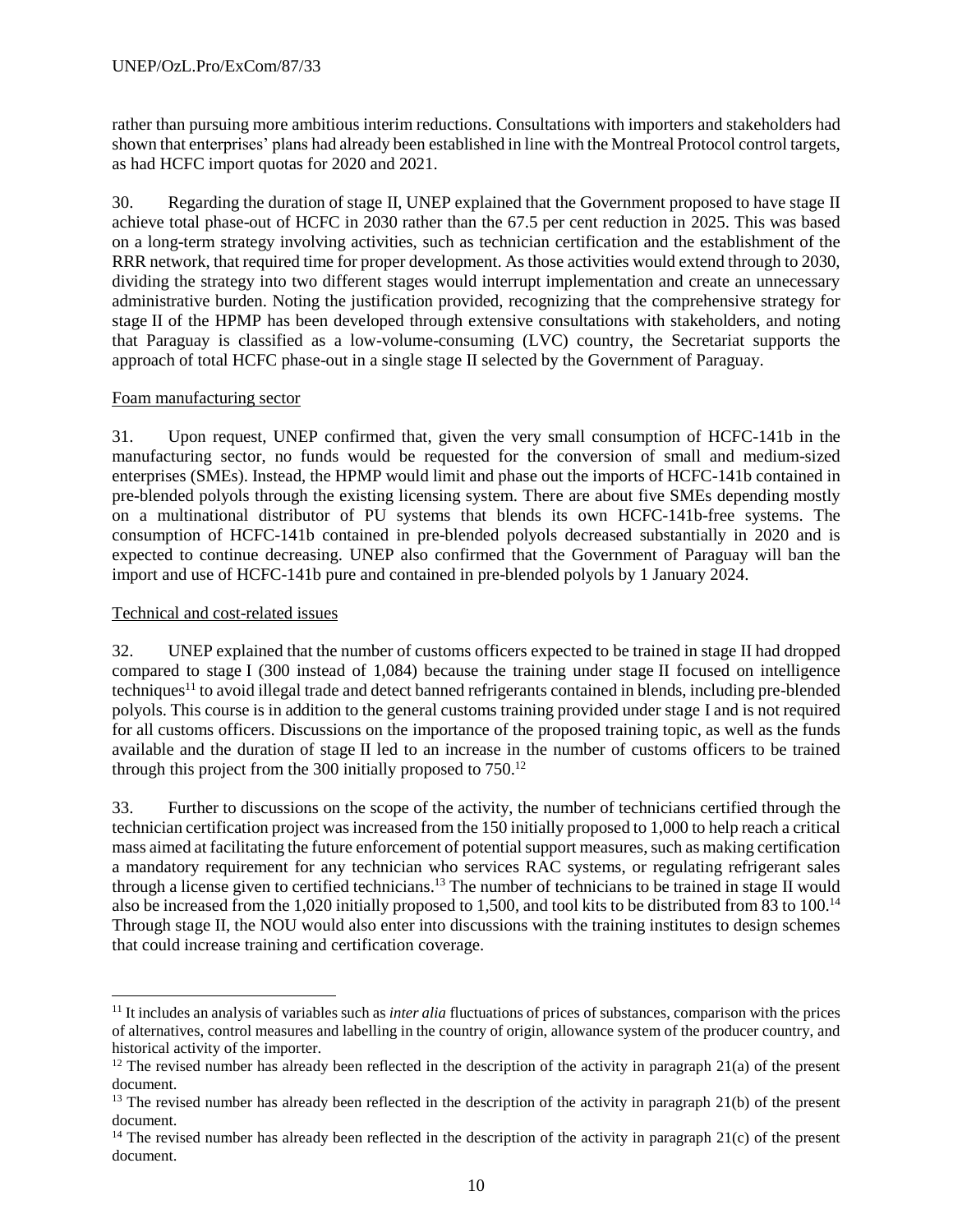34. Regarding the basis for the RRR project, UNEP informed the Secretariat that during the preparation of stage II, Government counterparts, RAC technicians and end-users expressed the need to establish a reclaiming centre to complete the life-cycle management of refrigerants in Paraguay. The size of the greater metropolitan area of Asuncion, which includes 20 municipalities and close to three million inhabitants, makes the operation of a reclaiming centre economically self-sustainable. The reclaiming centre will comply with the Air-conditioning, Heating and Refrigeration Institute (AHRI) standard 700, so the reclaimed refrigerant will have the same level of purity as virgin refrigerant. Furthermore, the "Early Retirement Project" for inefficient HCFC-based AC appliances being implemented in Paraguay by the Inter-American Development Bank (IDB) is expected to be an additional and significant source of HCFC-22 to be recovered, which could partially satisfy demand for that refrigerant for several more years.

35. With regard to the business model for the RRR operation, UNEP explained that it was based on the difference between the retail price of the imported virgin HCFC-22 at over US\$9.00/kg and the costs related to refrigerant recovery, management, reclamation and re-distribution, which is expected to be below US \$8.00/kg. The technician recovers the refrigerant and sells it to one of the recovery centers, which collect and classify refrigerant from different sources, to be sent to the reclamation center and back to the technicians. The selection of the reclaiming centre operator will take place during the first tranche of stage II of the HPMP. It is estimated that about 14 mt of HCFC-22 could be collected per year solely from the decommissioning of equipment through the IDB project.

36. The RRR infrastructure being introduced will also be able to work with some HFC-based refrigerants; however, at this stage the focus will be on the recovery of HCFC-22, with additional gases to be considered upon the implementation of HFC phase-down plans.

37. The Secretariat also highlighted the importance of having refrigerant emission control measures to support RRR operations. UNEP informed the Secretariat that under stage II, the Government will strengthen the regulatory framework to encourage the recovery and use of reclaimed refrigerant, including regulatory measures to control intended emissions of refrigerant during installation, servicing and decommissioning by 1 January 2024.

38. In relation to the activity proposed to support the IDB energy-efficiency programme for the early retirement of inefficient HCFC-22-based air conditioners<sup>15</sup> by giving RRR training courses and tool kits to eight authorized scrapping centres participating in that project, UNEP emphasized that this is an energy efficiency initiative of the country, the purpose of the HPMP activity is to support the proper management of inefficient retired equipment and the recovery of HCFC-22, as otherwise the scrapping centres would release the refrigerant. Regarding the alternative technologies being considered by the IDB project, which is still in its formulation phase, UNEP indicated that it could be recommended to the stakeholders in charge of this programme to promote more the efficient technologies that use lower GWP refrigerants, noting that there are no suppliers of HC-based AC equipment on the local market at present.

39. Regarding the technical assistance for the fire-extinguishing sector and the alternatives to HCFC-123 being considered, UNEP informed the Secretariat that the purpose of this component is to avoid to the extent possible, the conversion to high-GWP alternatives (at present HFC-227 can be imported for this purpose), and allow the use of HCFC-123 for as long as possible during the time of the plan. A possible alternative considered for the future is hydrofluoroethers (HFE) but market availability is not yet fully ensured.

l

 $15$  This project will be implemented with the support of the IDB through the Vice-Ministry of Energy, which is under the Ministry of Public Works and Communication of Paraguay, and with the participation of MADES.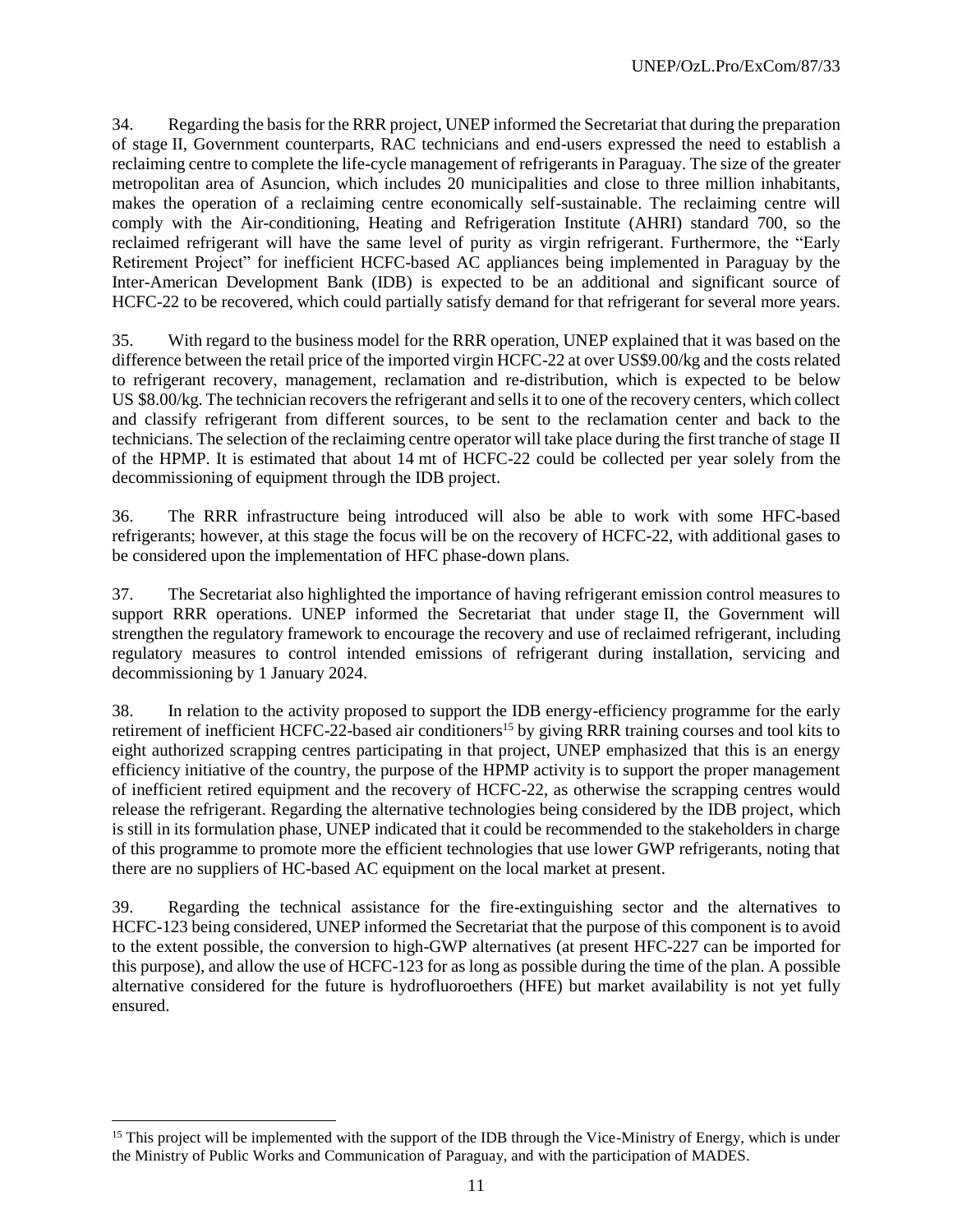# Total project cost

40. The total cost for stage II of the HPMP amounts to US \$1,170,000, based on decision 74/50(c)(xii). Cost rationalization for some of the equipment being procured will allow for establishing two recovery and recycling centres in addition to the two existing ones, and US \$59,999 has been deducted from the RRR programme and added to the training in good servicing practices, where the number of technicians to be trained has been increased from 1,020 to 1,500, and the number of tool kits has been increased from 83 to 100. The final agreed costs per component are presented in Table 4.

| <b>Activity</b>                                                                     | Agency      | Cost (US \$) |
|-------------------------------------------------------------------------------------|-------------|--------------|
| Technical assistance to strengthen control over trade of HCFC-based substances      | <b>UNEP</b> | 89,000       |
| and equipment/products:                                                             |             |              |
| Technical assistance for the technician certification scheme (number of technicians | <b>UNEP</b> | 156,000      |
| certified increased from 300 to 750)                                                |             |              |
| Training in good servicing practices (number of technicians trained increased from  | <b>UNDP</b> | 493.738      |
| 1,020 to 1,500, number of tool kits increased from 83 to 100)                       |             |              |
| RRR programme (number of recovery and recycling centres increased from 2 to 4)      | <b>UNDP</b> | 192,972      |
| Awareness-raising and education                                                     | <b>UNEP</b> | 121,290      |
| Monitoring and reporting                                                            | <b>UNEP</b> | 117,000      |
| <b>Total</b>                                                                        |             | 1,170,000    |

| Table 4. Agreed cost of stage II of the HPMP for Paraguay |  |  |  |  |
|-----------------------------------------------------------|--|--|--|--|
|                                                           |  |  |  |  |

Extension of stage I and tranche distribution for stage II

41. In line with decision 82/50, the Government of Paraguay is requesting an extension of the duration of stage I of the HPMP from December 2021 to December 2022. UNEP explained that while the extension had not previously been envisaged, the third wave of COVID-19 has since stricken the country, temporarily halting the implementation of activities. UNEP also provided reassurance that the agreement to implement the funds recently approved for the last tranche of stage I would be signed in June 2021, that the first advance of funds would be released to the country in July 2021, and that all planned activities would be completed before the extended date of completion. Accordingly, it was agreed that the first tranche of stage II would be approved on the understanding that the funds associated to UNEP would be transferred by the Treasurer to UNEP upon confirmation by UNEP to the Secretariat that the agreement for the implementation of the third tranche of stage I had been signed and the first advance of funds for that tranche had been transferred to the Government.

42. UNEP also indicated that the Government confirmed that the ongoing activities under stage I, as well as those proposed for stage II, and their respective timelines could be implemented applying all the safety and health measures required. The virtual training and meetings will continue until the pandemic situation allows for safe in-person meetings. Wherever possible, the practices will be conducted in small groups in the training centres with all the safety and health precautions. The procurement of equipment can continue taking place, as was done in stage I.

43. Upon further discussion regarding the extended completion of stage I and the simultaneous start of stage II under the current conditions of the pandemic, and the need to have a smooth transition among stages, minimizing overlap, the Secretariat and UNEP agreed that the funds allocated to the first tranche of stage II would be reduced to prioritize the completion of ongoing activities under stage I. It was further agreed that, before the second tranche of stage II could be considered, UNDP and UNEP should: provide confirmation to the Secretariat that stage I of the HPMP had been completed, submit the project completion report, and return any unused balances to the Fund.

44. In addition, the last tranche of stage II, initially proposed for 2029, was moved to 2030. The agreed new tranche distribution is presented in Table 5.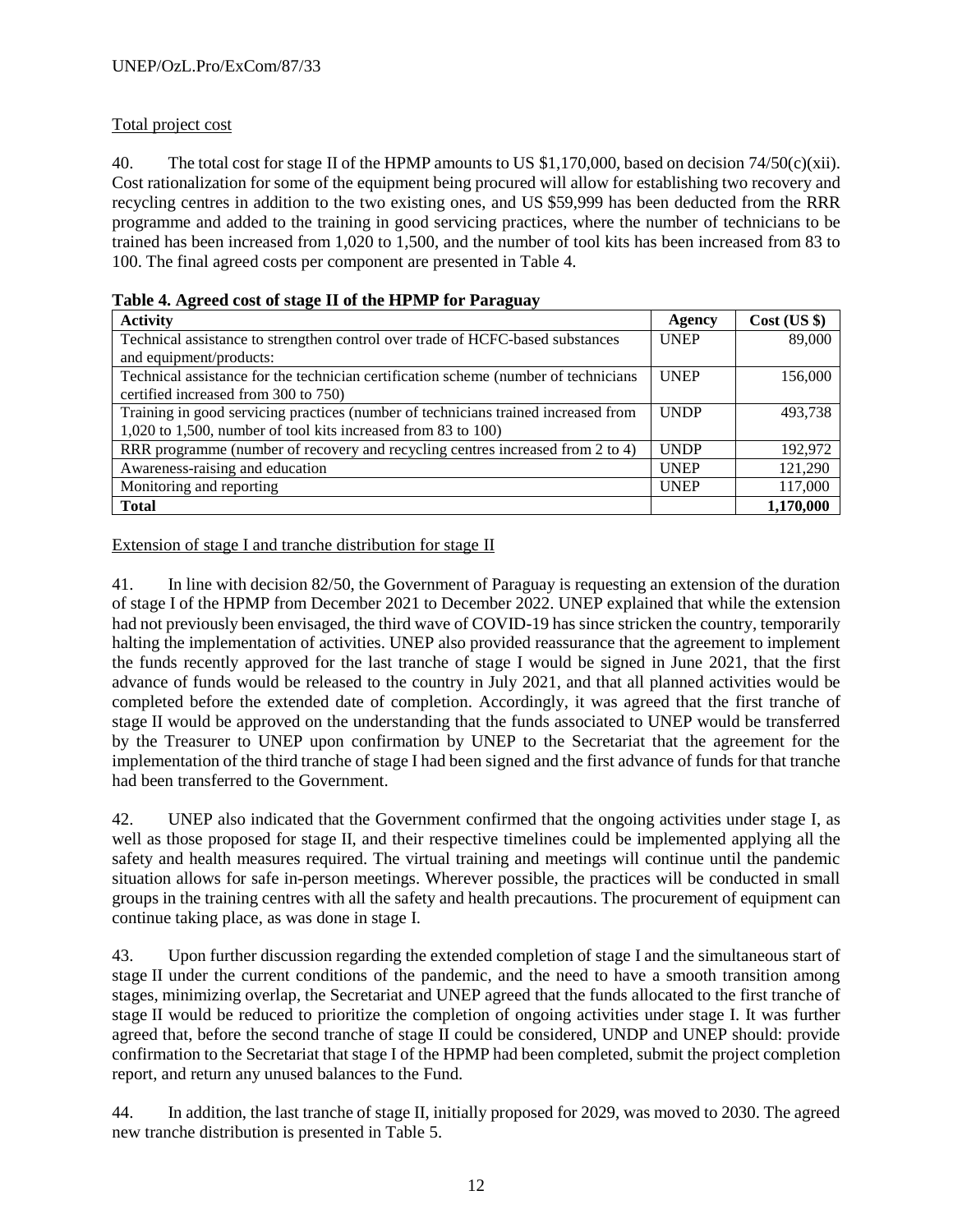| As submitted | 2021    | 2022      | 2023    | 2024-2025 | 2026    | 2027-2028 | 2029      | 2030    |
|--------------|---------|-----------|---------|-----------|---------|-----------|-----------|---------|
| <b>UNEP</b>  | 153,776 |           | 134,307 |           | 110,857 |           | 84.350    |         |
| <b>UNDP</b>  | 255,724 |           | 275,193 |           | 123,143 |           | 32,650    |         |
| <b>Total</b> | 409,500 |           | 409,500 |           | 234,000 |           | 117,000   |         |
| As agreed    | 2021    | 2022-2023 | 2024    | 2025      | 2026    | 2027      | 2028-2029 | 2030    |
| <b>UNEP</b>  | 109,055 |           | 153,382 |           |         | 143.703   | O.        | 77,150  |
| <b>UNDP</b>  | 101,545 |           | 281,077 |           |         | 264,238   | 0l        | 39,850  |
| <b>Total</b> | 210,600 |           | 434,459 |           |         | 407.941   |           | 117,000 |

**Table 5. Agreed tranche distribution for stage II of the HPMP for Paraguay**

45. With the revised funding allocation for the first tranche, UNEP and UNDP aim to achieve the following specific targets in each of the main components of stage II: train 80 customs officers, certify 125 technicians, train 240 technicians; distribute the first 10 tool kits to technicians, organize one workshop on RRR, procure the equipment for two recovery and recycling centres, organize one workshop for the scrapping centres participating in the IDB project and distribute the first four sets of equipment for these centres, conduct one public awareness activity to promote technician certification, complete one technical workshop for large and medium end-users, and prepare the associated progress reports as required by the Government and the Fund.

# Impact on the climate

46. The proposed activities in the servicing sector, which include better containment of refrigerants through training and the provision of equipment, will reduce the amount of HCFC-22 used for RAC servicing. Each kilogram of HCFC-22 not emitted due to better refrigeration practices results in savings of approximately  $1.8 \text{ CO}_2$ -equivalent tonnes. Although a calculation of the impact on the climate was not included in the HPMP, the activities planned by the Government of Paraguay, including its efforts to promote training in good servicing practices and to recover, recycle and reclaim refrigerants, indicate that the implementation of the HPMP will reduce the emission of refrigerants into the atmosphere, resulting in climate benefits.

# **Co-financing**

47. UNEP indicated that a significant level of co-financing will be provided by assisted stakeholders to ensure the total phase-out of HCFCs. The training programme will reach 1,000 technicians; the estimated additional cost of training for the remaining 1,500 technicians in the country is US \$112,500, and the estimated cost of providing tools to 2,920 technicians is US \$6.5 million (US \$2,225 per kit). Furthermore, the operation and administrative costs of the reclaiming centre and the recovery centres will be covered by the centres themselves.

#### **2021-2023 draft business plan of the Multilateral Fund**

48. UNEP and UNDP are requesting US \$1,170,000, plus agency support costs, for the implementation of stage II of the HPMP for Paraguay. The total requested value of US \$231,855, including agency support costs for the period of 2021–2023, is US \$29,723 below the amount in the business plan.

# **Draft Agreement**

49. A draft Agreement between the Government of Paraguay and the Executive Committee for the phase-out of HCFCs in stage II of the HPMP is contained in Annex I to the present document.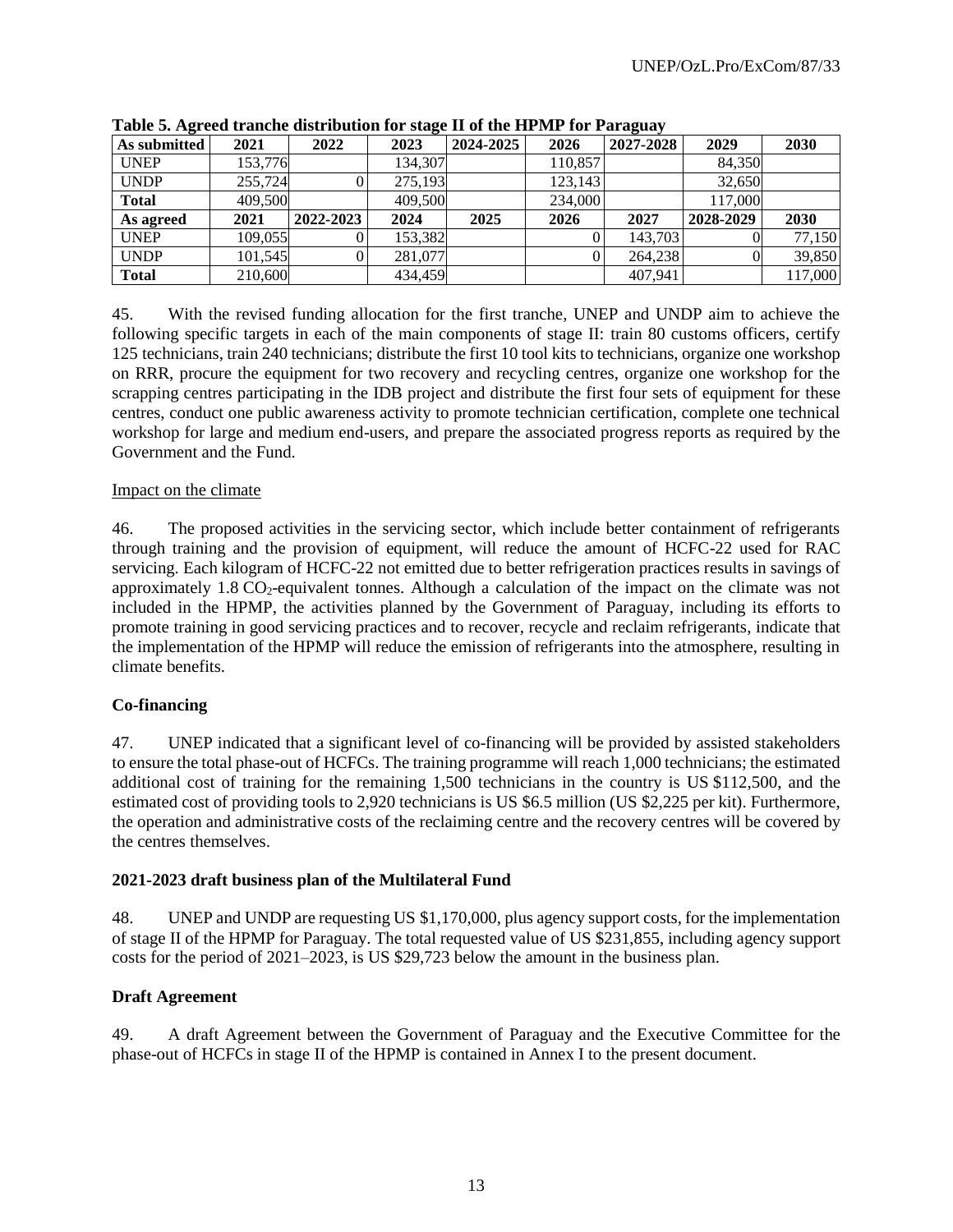# **RECOMMENDATION**

- 50. The Executive Committee may wish to consider:
	- (a) Approving, on an exceptional basis, the extension of the duration of stage I of the HPMP to 31 December 2022, given delay in implementing phase-out activities due to the COVID-19 pandemic, on the understanding that no further extension would be requested;
	- (b) Approving, in principle, stage II of the HCFC phase-out management plan (HPMP) for Paraguay for the period from 2021 to 2030 for the complete phase-out of HCFC consumption, in the amount of US \$1,280,897, consisting of US \$483,290, plus agency support costs of US \$62,828 for UNEP, and US \$686,710, plus agency support costs of US \$48,070 for UNDP, on the understanding that no more funding from the Multilateral Fund would be provided for the phase-out of HCFCs;
	- (c) Noting the commitment of the Government of Paraguay:
		- (i) To phase out HCFCs completely by 1 January 2030, and to ban the import of HCFCs by 1 January 2030, except for those allowed for a servicing tail between 2030 and 2040, where required, consistent with the provisions of the Montreal Protocol;
		- (ii) To issue a ban on the import and use of HCFC-141b pure or contained in pre-blended polyols from 1 January 2024;
		- (iii) To establish regulatory measures to control intended emissions of refrigerant during installation, servicing and decommissioning by 1 January 2024;
	- (d) Deducting 13.03 ODP tonnes of HCFCs from the remaining HCFC consumption eligible for funding;
	- (e) Approving the draft Agreement between the Government of Paraguay and the Executive Committee for the reduction in consumption of HCFCs, in accordance with stage II of the HPMP, contained in Annex I to the present document;
	- (f) That, to allow for the consideration of the second tranche of stage II of the HPMP, UNEP and UNDP should submit the project completion report for stage I of the HPMP and return any unused balances to the Fund;
	- (g) That, to allow for the consideration of the final tranche of stage II of its HPMP, the Government of Paraguay should submit:
		- (i) A detailed description of the regulatory and policy framework in place to implement measures to ensure that HCFC consumption was in compliance with paragraph 8 ter(e)(i) of Article 5 of the Montreal Protocol for the period 2030-2040; and
		- (ii) The expected annual HCFC consumption in Paraguay for the period 2030-2040; and
	- (h) Approvig the first tranche of stage II of the HPMP for Paraguay, and the corresponding tranche implementation plans, in the amount of US \$231,885, consisting of US \$109,055, plus agency support costs of US \$14,177 for UNEP, and US \$101,545, plus agency support costs of US \$7,108 for UNDP, on the understanding that the funds associated to UNEP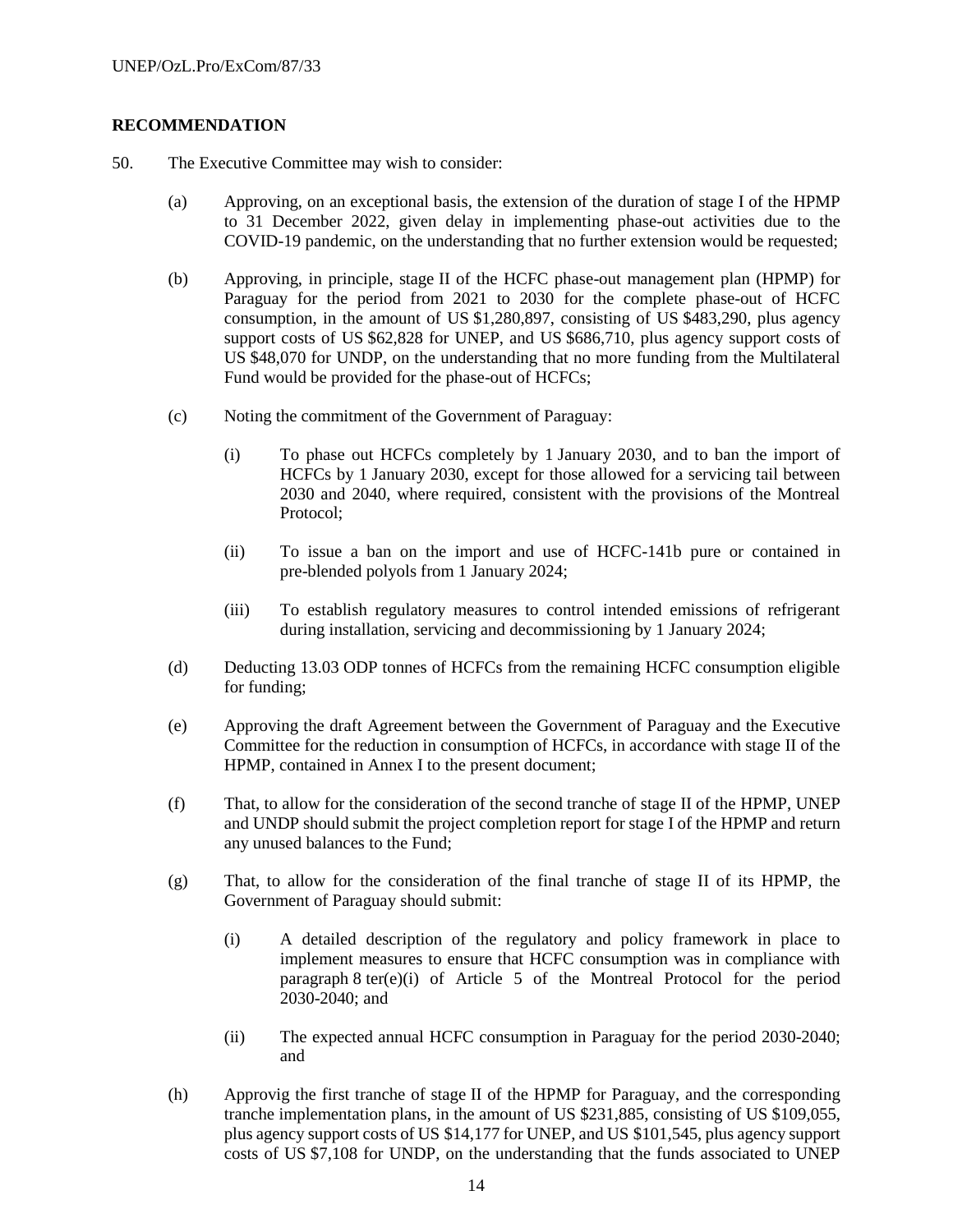would be transferred by the Treasurer to UNEP upon confirmation by UNEP to the Secretariat that the agreement for the implementation of the third tranche of stage I had been signed and the first advance of funds for that tranche had been transferred to the Government.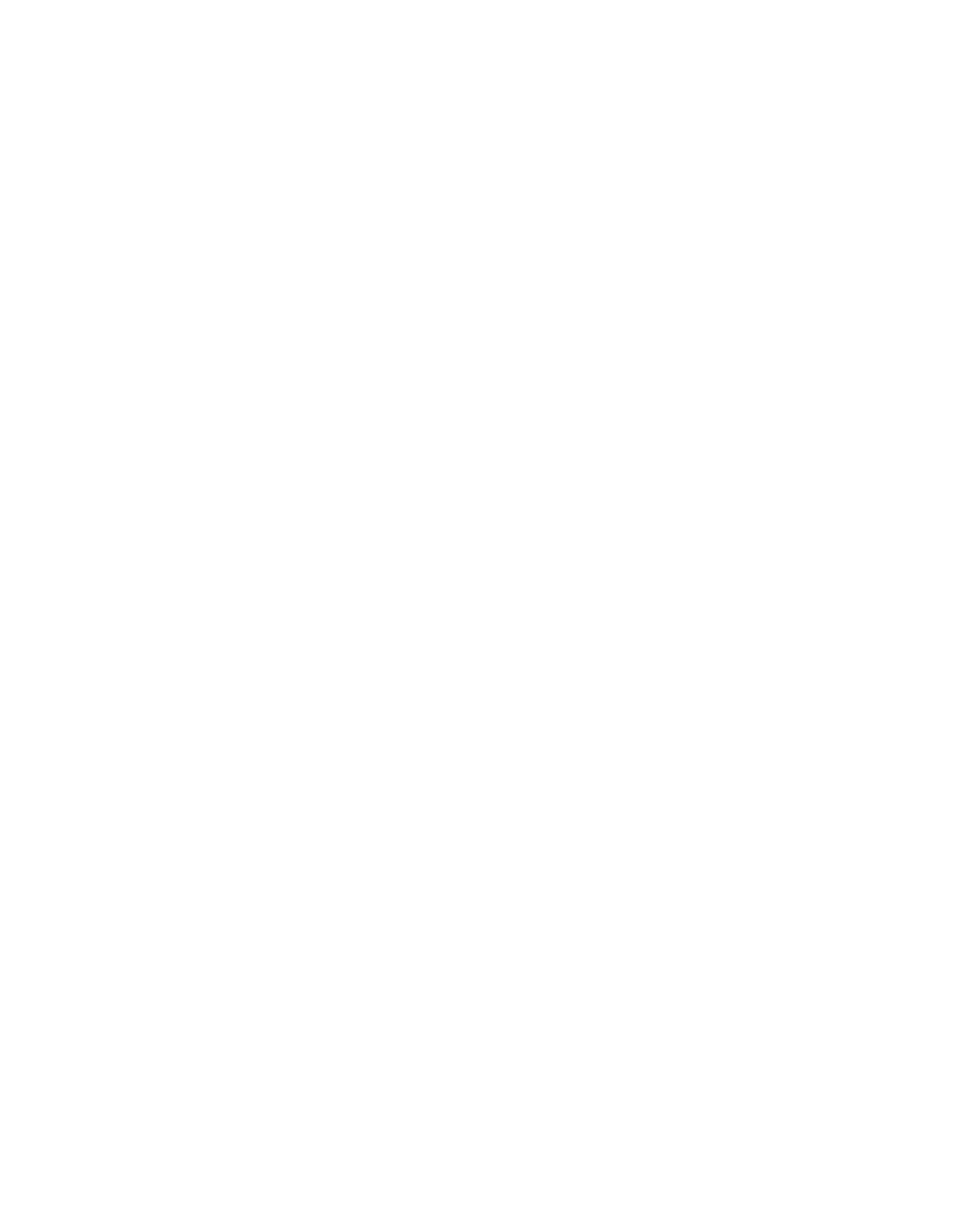## **Annex I**

## **DRAFT AGREEMENT BETWEEN THE GOVERNMENT OF PARAGUAY AND THE EXECUTIVE COMMITTEE OF THE MULTILATERAL FUND FOR THE REDUCTION IN CONSUMPTION OF HYDROCHLOROFLUOROCARBONS IN ACCORDANCE WITH STAGE II OF THE HCFC PHASE-OUT MANAGEMENT PLAN**

#### **Purpose**

1. This Agreement represents the understanding of the Government of Paraguay (the "Country") and the Executive Committee with respect to the reduction of controlled use of the ozone-depleting substances (ODS) set out in Appendix 1-A ("The Substances") to a sustained level of zero ODP tonnes by 1 January 2030 in compliance with Montreal Protocol schedule.

2. The Country agrees to meet the annual consumption limits of the Substances as set out in row 1.2 of Appendix 2-A ("The Targets, and Funding") in this Agreement as well as in the Montreal Protocol reduction schedule for all Substances mentioned in Appendix 1-A. The Country accepts that, by its acceptance of this Agreement and performance by the Executive Committee of its funding obligations described in paragraph 3, it is precluded from applying for or receiving further funding from the Multilateral Fund in respect to any consumption of the Substances that exceeds the level defined in row 1.2 of Appendix 2-A as the final reduction step under this Agreement for all of the Substances specified in Appendix 1-A, and in respect to any consumption of each of the Substances that exceeds the level defined in rows 4.1.3 , 4.2.3, 4.3.3, 4.4.3 and 4.5.3 (remaining consumption eligible for funding).

3. Subject to compliance by the Country with its obligations set out in this Agreement, the Executive Committee agrees, in principle, to provide the funding set out in row 3.1 of Appendix 2-A to the Country. The Executive Committee will, in principle, provide this funding at the Executive Committee meetings specified in Appendix 3-A ("Funding Approval Schedule").

4. The Country agrees to implement this Agreement in accordance with the stage II of the HCFC phase-out management plan (HPMP) approved ("the Plan"). In accordance with sub-paragraph 5(b) of this Agreement, the Country will accept independent verification of the achievement of the annual consumption limits of the Substances as set out in row 1.2 of Appendix 2-A of this Agreement. The aforementioned verification will be commissioned by the relevant bilateral or implementing agency.

#### **Conditions for funding release**

5. The Executive Committee will only provide the Funding in accordance with the Funding Approval Schedule when the Country satisfies the following conditions at least eight weeks in advance of the applicable Executive Committee meeting set out in the Funding Approval Schedule:

- (a) That the Country has met the Targets set out in row 1.2 of Appendix 2-A for all relevant years. Relevant years are all years since the year in which this Agreement was approved. Years for which there are no due country programme implementation reports at the date of the Executive Committee meeting at which the funding request is being presented are exempted;
- (b) That the meeting of these Targets has been independently verified for all relevant years, unless the Executive Committee decided that such verification would not be required;
- (c) That the Country had submitted a Tranche Implementation Report in the form of Appendix 4-A ("Format of Tranche Implementation Reports and Plans") covering each previous calendar year; that it had achieved a significant level of implementation of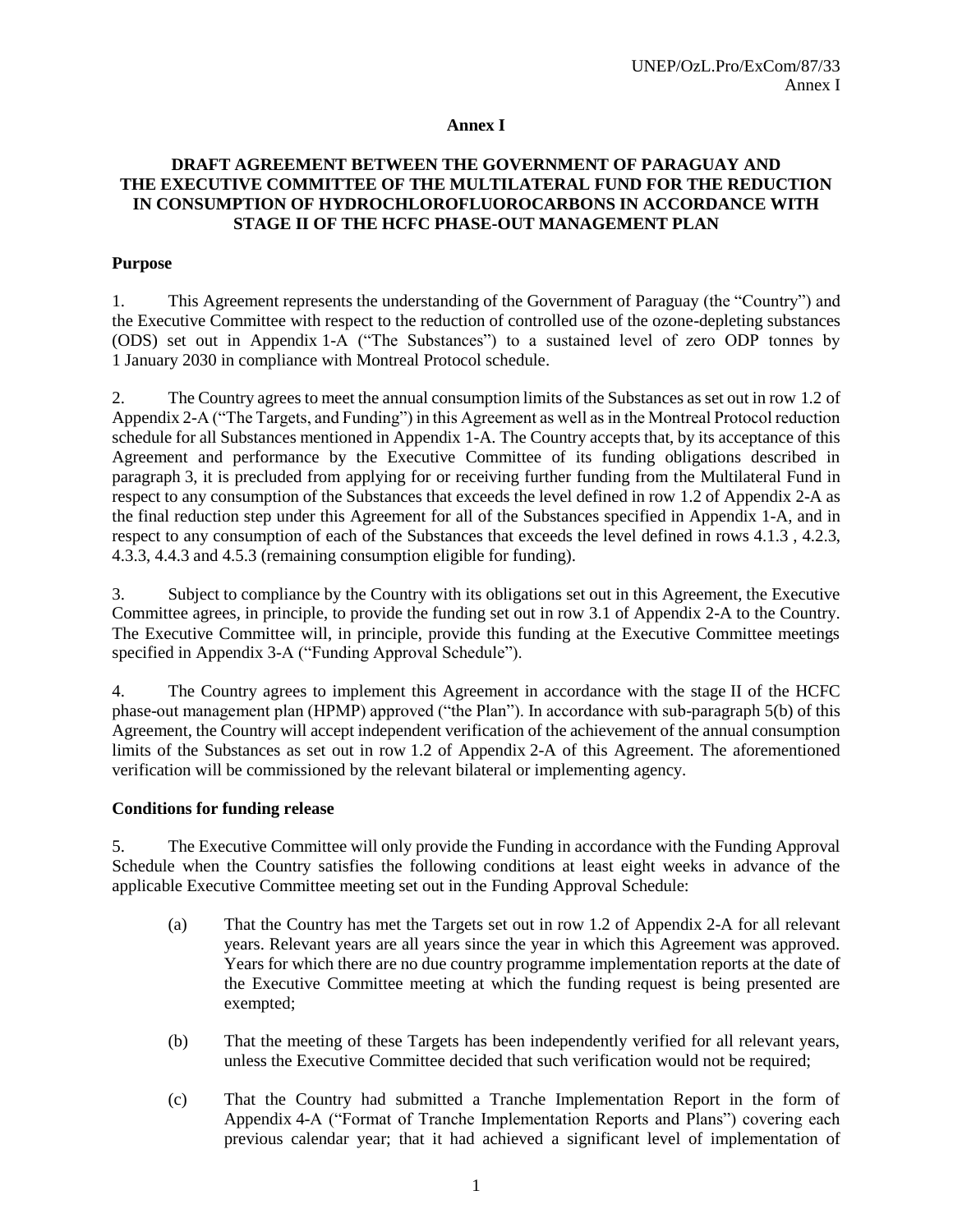activities initiated with previously approved tranches; and that the rate of disbursement of funding available from the previously approved tranche was more than 20 per cent; and

(d) That the Country has submitted a Tranche Implementation Plan in the form of Appendix 4-A covering each calendar year until and including the year for which the funding schedule foresees the submission of the next tranche or, in case of the final tranche, until completion of all activities foreseen.

#### **Monitoring**

6. The Country will ensure that it conducts accurate monitoring of its activities under this Agreement. The institutions set out in Appendix 5-A ("Monitoring Institutions and Roles") will monitor and report on implementation of the activities in the previous Tranche Implementation Plans in accordance with their roles and responsibilities set out in the same appendix.

#### **Flexibility in the reallocation of funds**

7. The Executive Committee agrees that the Country may have the flexibility to reallocate part or all of the approved funds, according to the evolving circumstances to achieve the smoothest reduction of consumption and phase-out of the Substances specified in Appendix 1-A:

- (a) Reallocations categorized as major changes must be documented in advance either in a Tranche Implementation Plan as foreseen in sub-paragraph 5(d) above, or as a revision to an existing Tranche Implementation Plan to be submitted eight weeks prior to any meeting of the Executive Committee, for its approval. Major changes would relate to:
	- (i) Issues potentially concerning the rules and policies of the Multilateral Fund;
	- (ii) Changes which would modify any clause of this Agreement;
	- (iii) Changes in the annual levels of funding allocated to individual bilateral or implementing agencies for the different tranches;
	- (iv) Provision of funding for activities not included in the current endorsed Tranche Implementation Plan, or removal of an activity in the Tranche Implementation Plan, with a cost greater than 30 per cent of the total cost of the last approved tranche; and
	- (v) Changes in alternative technologies, on the understanding that any submission for such a request would identify the associated incremental costs, the potential impact to the climate, and any differences in ODP tonnes to be phased out if applicable, as well as confirm that the Country agrees that potential savings related to the change of technology would decrease the overall funding level under this Agreement accordingly;
- (b) Reallocations not categorized as major changes may be incorporated in the approved Tranche Implementation Plan, under implementation at the time, and reported to the Executive Committee in the subsequent Tranche Implementation Report; and
- (c) Any remaining funds held by the bilateral or implementing agencies or the Country under the Plan will be returned to the Multilateral Fund upon completion of the last tranche foreseen under this Agreement.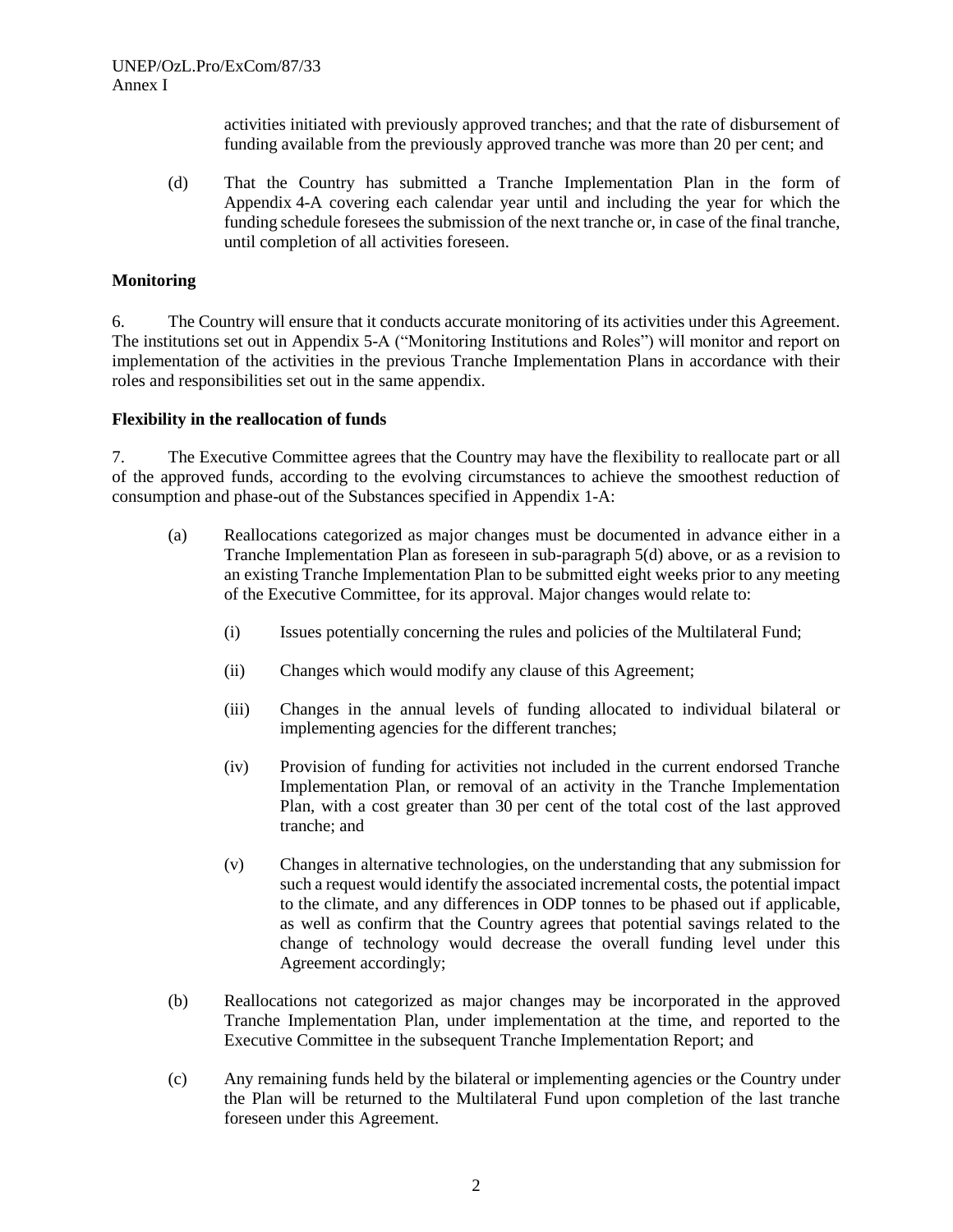## **Considerations for the refrigeration servicing sector**

8. Specific attention will be paid to the execution of the activities in the refrigeration servicing sector included in the Plan, in particular:

- (a) The Country would use the flexibility available under this Agreement to address specific needs that might arise during project implementation; and
- (b) The Country and relevant bilateral and/or implementing agencies would take into consideration relevant decisions on the refrigeration servicing sector during the implementation of the Plan.

#### **Bilateral and implementing agencies**

9. The Country agrees to assume overall responsibility for the management and implementation of this Agreement and of all activities undertaken by it or on its behalf to fulfil the obligations under this Agreement. UNEP has agreed to be the lead implementing agency (the "Lead IA") and UNDP has agreed to be the cooperating implementing agency (the "Cooperating IA") under the lead of the Lead IA in respect of the Country's activities under this Agreement. The Country agrees to evaluations, which might be carried out under the monitoring and evaluation work programmes of the Multilateral Fund or under the evaluation programme of the Lead IA and/or Cooperating IA taking part in this Agreement.

10. The Lead IA will be responsible for ensuring co-ordinated planning, implementation and reporting of all activities under this Agreement, including but not limited to independent verification as per sub-paragraph 5(b). The Cooperating IA will support the Lead IA by implementing the Plan under the overall co-ordination of the Lead IA. The roles of the Lead IA and Cooperating IA are contained in Appendix 6-A and Appendix 6-B, respectively. The Executive Committee agrees; in principle, to provide the Lead IA and the Cooperating IA with the fees set out in rows 2.2 and 2.4 of Appendix 2-A.

#### **Non-compliance with the Agreement**

11. Should the Country, for any reason, not meet the Targets for the elimination of the Substances set out in row 1.2 of Appendix 2-A or otherwise does not comply with this Agreement, then the Country agrees that it will not be entitled to the Funding in accordance with the Funding Approval Schedule. At the discretion of the Executive Committee, funding will be reinstated according to a revised Funding Approval Schedule determined by the Executive Committee after the Country has demonstrated that it has satisfied all of its obligations that were due to be met prior to receipt of the next tranche of funding under the Funding Approval Schedule. The Country acknowledges that the Executive Committee may reduce the amount of the Funding by the amount set out in Appendix 7-A ("Reductions in Funding for Failure to Comply") in respect of each ODP kg of reductions in consumption not achieved in any one year. The Executive Committee will discuss each specific case in which the Country did not comply with this Agreement, and take related decisions. Once decisions are taken, the specific case of non-compliance with this Agreement will not be an impediment for the provision of funding for future tranches as per paragraph 5 above.

12. The Funding of this Agreement will not be modified on the basis of any future Executive Committee decisions that may affect the funding of any other consumption sector projects or any other related activities in the Country.

13. The Country will comply with any reasonable request of the Executive Committee, the Lead IA and the Cooperating IA to facilitate implementation of this Agreement. In particular, it will provide the Lead IA and the Cooperating IA with access to the information necessary to verify compliance with this Agreement.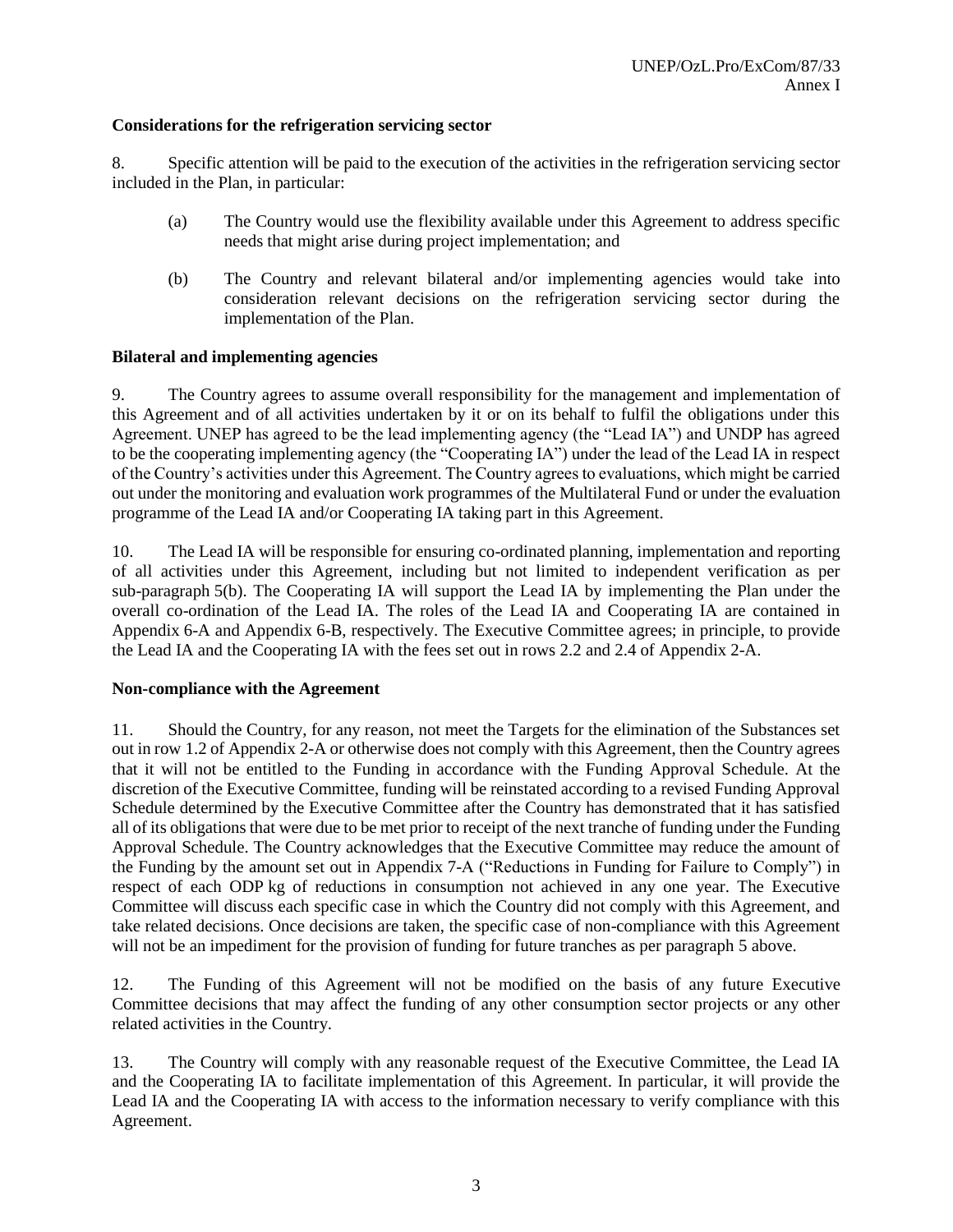# **Date of completion**

14. The completion of the Plan and the associated Agreement will take place at the end of the year following the last year for which a maximum allowable total consumption level has been specified in Appendix 2-A. Should at that time there still be activities that are outstanding, and which were foreseen in the last Tranche Implementation Plan and its subsequent revisions as per sub-paragraph 5(d) and paragraph 7, the completion of the Plan will be delayed until the end of the year following the implementation of the remaining activities. The reporting requirements as per sub-paragraphs 1(a), 1(b), 1(d), and 1(e) of Appendix 4-A will continue until the time of the completion of the Plan unless otherwise specified by the Executive Committee.

# **Validity**

15. All of the conditions set out in this Agreement are undertaken solely within the context of the Montreal Protocol and as specified in this Agreement. All terms used in this Agreement have the meaning ascribed to them in the Montreal Protocol unless otherwise defined herein.

16. This Agreement may be modified or terminated only by mutual written agreement of the Country and the Executive Committee of the Multilateral Fund.

#### **APPENDICES**

# **APPENDIX 1-A: THE SUBSTANCES**

| Substance       | Annex | Group | Starting point for aggregate |
|-----------------|-------|-------|------------------------------|
|                 |       |       | reductions in consumption    |
|                 |       |       | (ODP tonnes)                 |
| HCFC-22         | ⌒     |       | 15.95                        |
| <b>HCFC-123</b> |       |       | 0.20                         |
| <b>HCFC-124</b> | ⌒     |       | 0.15                         |
| HCFC-141b       | ⌒     |       | $*1.41$                      |
| HCFC-142b       |       |       | 1.60                         |
| Total           |       |       | 19.31                        |

\*As determined in stage I of the HPMP, it includes 1.36 ODP tonnes of HCFC-141b contained in imported pre-blended polyols.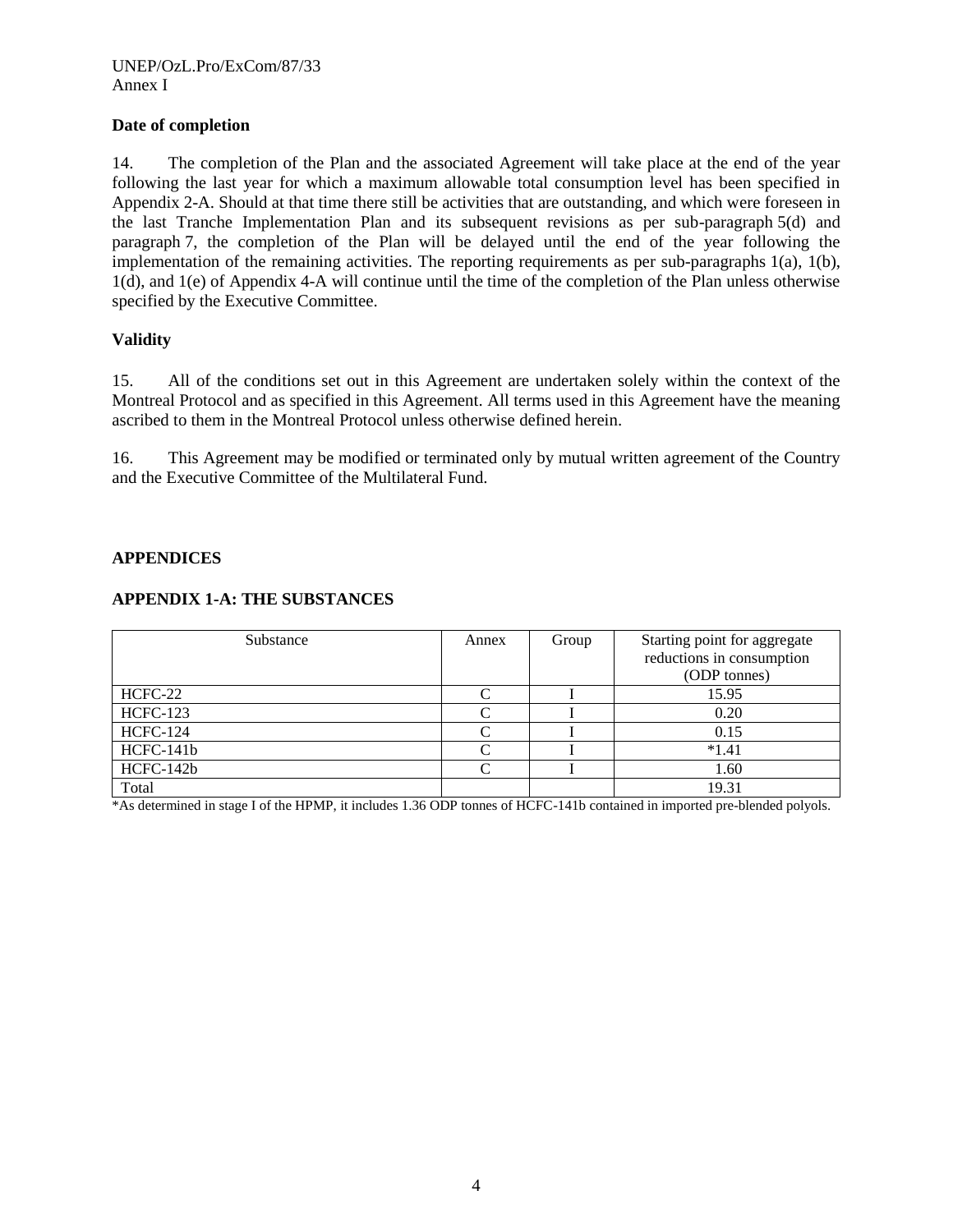#### **APPENDIX 2-A: THE TARGETS, AND FUNDING**

| <b>Row</b>       | <b>Particulars</b>                                                                                                                  | 2021    | 2022-<br>2023    | 2024    | 2025-<br>2026    | 2027    | 2028-<br>2029    | 2030     | <b>Total</b> |
|------------------|-------------------------------------------------------------------------------------------------------------------------------------|---------|------------------|---------|------------------|---------|------------------|----------|--------------|
| 1.1              | <b>Montreal Protocol</b><br>reduction schedule<br>of Annex C,<br>Group I substances                                                 | 11.67   | 11.67            | 11.67   | 5.83             | 5.83    | 5.83             | $\Omega$ | n/a          |
| 1.2              | (ODP tonnes)<br>Maximum<br>allowable total<br>consumption of<br>Annex C, Group I<br>substances<br>(ODP tonnes)                      | 11.67   | 11.67            | 11.67   | 5.83             | 5.83    | 5.83             | $\theta$ | n/a          |
| 2.1              | Lead IA (UNEP)<br>agreed funding<br>$(US \$                                                                                         | 109,055 | $\overline{0}$   | 153,382 | $\overline{0}$   | 143,703 | $\overline{0}$   | 77,150   | 483,290      |
| 2.2              | Support costs for<br>Lead IA (US \$)                                                                                                | 14,177  | $\overline{0}$   | 19,940  | $\overline{0}$   | 18,681  | $\overline{0}$   | 10,030   | 62,828       |
| 2.3              | Cooperating IA<br>(UNDP) agreed<br>funding (US \$)                                                                                  | 101,545 | $\mathbf{0}$     | 281,077 | $\overline{0}$   | 264,238 | $\overline{0}$   | 39,850   | 686,710      |
| 2.4              | Support costs for<br>Cooperating IA<br>(US \$)                                                                                      | 7,108   | $\boldsymbol{0}$ | 19,675  | $\overline{0}$   | 18,497  | $\mathbf{0}$     | 2,790    | 48,070       |
| 3.1              | Total agreed<br>funding $(US \$                                                                                                     | 210,600 | $\overline{0}$   | 434,459 | $\boldsymbol{0}$ | 407,941 | $\boldsymbol{0}$ | 117,000  | 1,170,000    |
| 3.2              | Total support costs<br>$(US \$                                                                                                      | 21,285  | $\overline{0}$   | 39,615  | $\mathbf{0}$     | 37,178  | $\overline{0}$   | 12,819   | 110,897      |
| $\overline{3.3}$ | Total agreed costs<br>(US \$)                                                                                                       | 231,885 | $\boldsymbol{0}$ | 474,074 | $\overline{0}$   | 445,119 | $\overline{0}$   | 129,819  | 1,280,897    |
| 4.1.1            | Total phase-out of HCFC-22 agreed to be achieved under this Agreement (ODP tonnes)                                                  |         |                  |         |                  |         |                  |          | 10.63        |
| 4.1.2            | Phase-out of HCFC-22 to be achieved in the previous stage (ODP tonnes)                                                              |         |                  |         |                  |         |                  |          | 5.32         |
| 4.1.3            | Remaining eligible consumption for HCFC-22 (ODP tonnes)                                                                             |         |                  |         |                  |         |                  |          | 0.00         |
| 4.2.1            | Total phase-out of HCFC-123 agreed to be achieved under this Agreement (ODP tonnes)                                                 |         |                  |         |                  |         |                  |          | 0.20         |
| 4.2.2            | Phase-out of HCFC-123 to be achieved in the previous stage (ODP tonnes)                                                             |         |                  |         |                  |         |                  |          | 0.00         |
| 4.2.3            | Remaining eligible consumption for HCFC-123 (ODP tonnes)                                                                            |         |                  |         |                  |         |                  |          | 0.00         |
| 4.3.1<br>4.3.2   | Total phase-out of HCFC-124 agreed to be achieved under this Agreement (ODP tonnes)                                                 |         |                  |         |                  |         |                  |          | 0.10<br>0.05 |
| 4.3.3            | Phase-out of HCFC-124 to be achieved in the previous stage (ODP tonnes)<br>Remaining eligible consumption for HCFC-124 (ODP tonnes) |         |                  |         |                  |         |                  |          | 0.00         |
| 4.4.1            | Total phase-out of HCFC-141b agreed to be achieved under this Agreement (ODP tonnes)                                                |         |                  |         |                  |         |                  |          | 0.96         |
| 4.4.2            | Phase-out of HCFC-141b to be achieved in the previous stage (ODP tonnes)                                                            |         |                  |         |                  |         |                  |          | 0.45         |
| 4.4.3            | Remaining eligible consumption for HCFC-141b (ODP tonnes)                                                                           |         |                  |         |                  |         |                  |          | 0.00         |
| 4.5.1            | Total phase-out of HCFC-142b agreed to be achieved under this Agreement (ODP tonnes)                                                |         |                  |         |                  |         |                  |          | 1.14         |
| 4.5.2            | Phase-out of HCFC-142b to be achieved in the previous stage (ODP tonnes)                                                            |         |                  |         |                  |         |                  |          | 0.46         |
| 4.5.3            | Remaining eligible consumption for HCFC-142b (ODP tonnes)                                                                           |         |                  |         |                  |         |                  |          | 0.00         |

\*Date of completion of stage I as per stage I Agreement: 31 December 2022

# **APPENDIX 3-A: FUNDING APPROVAL SCHEDULE**

1. Funding for the future tranches will be considered for approval at the first meeting of the year specified in Appendix 2-A.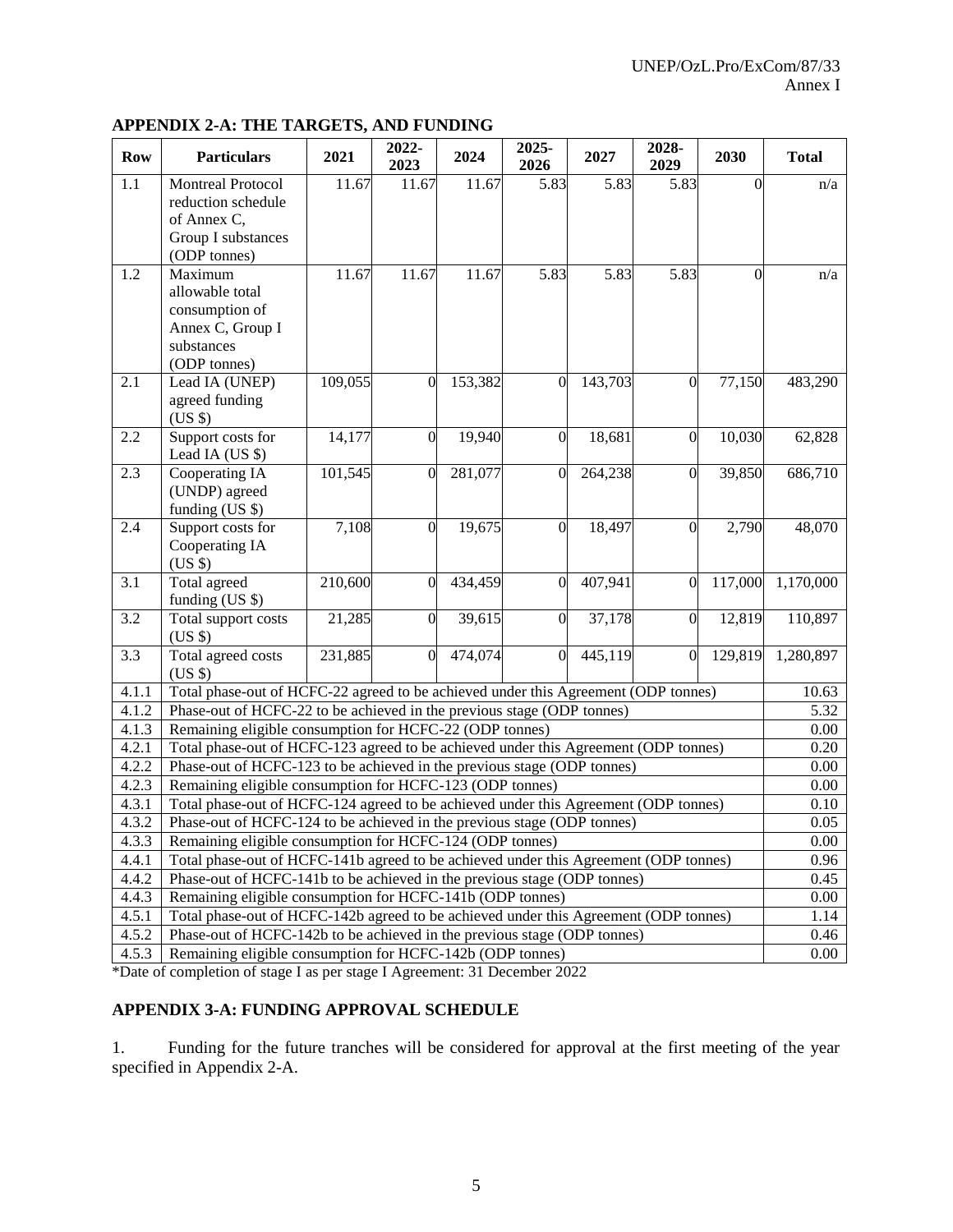## **APPENDIX 4-A: FORMAT OF TRANCHE IMPLEMENTATION REPORTS AND PLANS**

1. The submission of the Tranche Implementation Report and Plans for each tranche request will consist of five parts:

- (a) A narrative report, with data provided by tranche, describing the progress achieved since the previous report, reflecting the situation of the Country in regard to phase-out of the Substances, how the different activities contribute to it, and how they relate to each other. The report should include the amount of ODS phased out as a direct result from the implementation of activities, by substance, and the alternative technology used and the related phase-in of alternatives, to allow the Secretariat to provide to the Executive Committee information about the resulting change in climate relevant emissions. The report should further highlight successes, experiences, and challenges related to the different activities included in the Plan, reflecting any changes in the circumstances in the Country, and providing other relevant information. The report should also include information on and justification for any changes vis-à-vis the previously submitted Tranche Implementation Plan(s), such as delays, uses of the flexibility for reallocation of funds during implementation of a tranche, as provided for in paragraph 7 of this Agreement, or other changes;
- (b) An independent verification report of the Plan results and the consumption of the Substances, as per sub-paragraph 5(b) of the Agreement. If not decided otherwise by the Executive Committee, such a verification has to be provided together with each tranche request and will have to provide verification of the consumption for all relevant years as specified in sub-paragraph 5(a) of the Agreement for which a verification report has not yet been acknowledged by the Committee;
- (c) A written description of the activities to be undertaken during the period covered by the requested tranche, highlighting implementation milestones, the time of completion and the interdependence of the activities, and taking into account experiences made and progress achieved in the implementation of earlier tranches; the data in the plan will be provided by calendar year. The description should also include a reference to the overall Plan and progress achieved, as well as any possible changes to the overall Plan that are foreseen. The description should also specify and explain in detail such changes to the overall plan. This description of future activities can be submitted as a part of the same document as the narrative report under sub-paragraph (b) above;
- (d) A set of quantitative information for all Tranche Implementation Reports and Plans, submitted through an online database; and
- (e) An Executive Summary of about five paragraphs, summarizing the information of the above sub-paragraphs 1(a) to 1(d).

2. In the event that in a particular year two stages of the HPMP are being implemented in parallel, the following considerations should be taken in preparing the Tranche Implementation Reports and Plans:

- (a) The Tranche Implementation Reports and Plans referred to as part of this Agreement, will exclusively refer to activities and funds covered by this Agreement; and
- (b) If the stages under implementation have different HCFC consumption targets under Appendix 2-A of each Agreement in a particular year, the lower HCFC consumption target will be used as reference for compliance with these Agreements and will be the basis for the independent verification.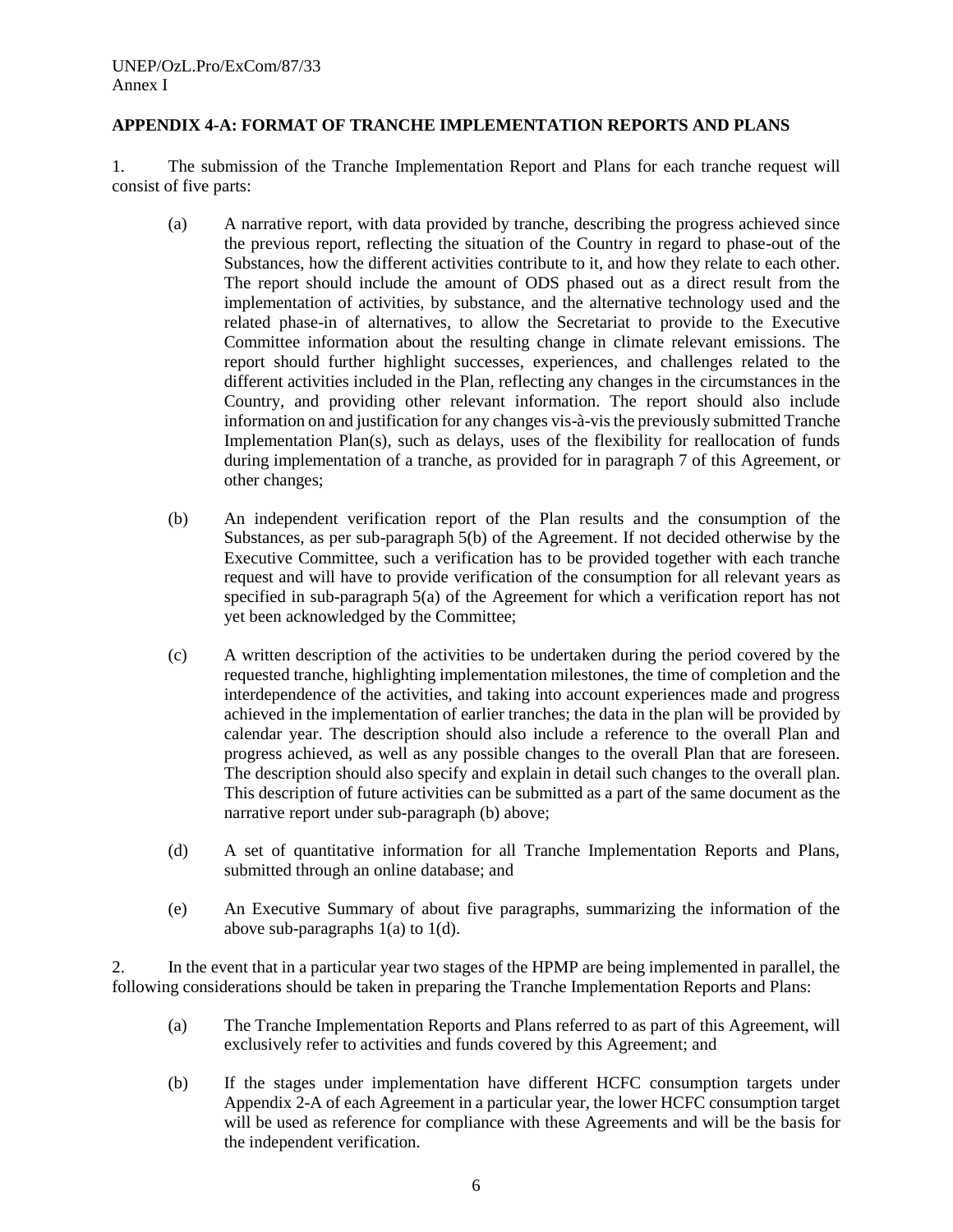# **APPENDIX 5-A: MONITORING INSTITUTIONS AND ROLES**

1. The entity responsible for the implementation of the Montreal Protocol in Paraguay is the Ministry of Environment and Natural Resources, through the National Ozone Unit (NOU).

2. The responsibilities of the NOU are to design and propose all the policy measures, including adjustments to the current regulations, coordination with other stakeholders, institutions and relevant sectors involved in the implementation of the Protocol; to follow up on all the programmes and projects, and to prepare reports to the Ministry and the Secretariat of the Multilateral Fund and the Ozone Secretariat.

- 3. The PMU will assist the NOU in the following activities:
	- (a) Follow up on the activities described in each of the projects, including training courses, seminars, workshops and presentations;
	- (b) Monitor the purchase of equipment, materials, tools and also contracts for services to be in line with each of the projects and complying with the rules and regulations of the agencies participating in stage II of the HPMP;
	- (c) Assist in the reporting on the activities of the projects, taking into account the schedules defined in each component, and support the NOU in solving any deviations and in timely finalizing all the activities;
	- (d) Support the NOU in defining and selecting the beneficiaries, always as a supporting activity;
	- (e) Support the NOU in gathering data for the tranche request reports required by the Fund Secretariat, and the implementing agencies;
	- (f) Monitor and promote, when necessary, the actions to comply with the gender equality; and
	- (g) Any other monitoring and evaluation activity requested by the NOU.

#### **APPENDIX 6-A: ROLE OF THE LEAD IMPLEMENTING AGENCY**

- 1. The Lead IA will be responsible for a range of activities, including at least the following:
	- (a) Ensuring performance and financial verification in accordance with this Agreement and with its specific internal procedures and requirements as set out in the Country's HPMP;
	- (b) Assisting the Country in preparation of the Tranche Implementation Reports and Plans as per Appendix 4-A;
	- (c) Providing independent verification to the Executive Committee that the Targets have been met and associated tranche activities have been completed as indicated in the Tranche Implementation Plan consistent with Appendix 4-A;
	- (d) Ensuring that the experiences and progress is reflected in updates of the overall plan and in future Tranche Implementation Plans consistent with sub-paragraphs  $1(c)$  and  $1(d)$  of Appendix 4-A;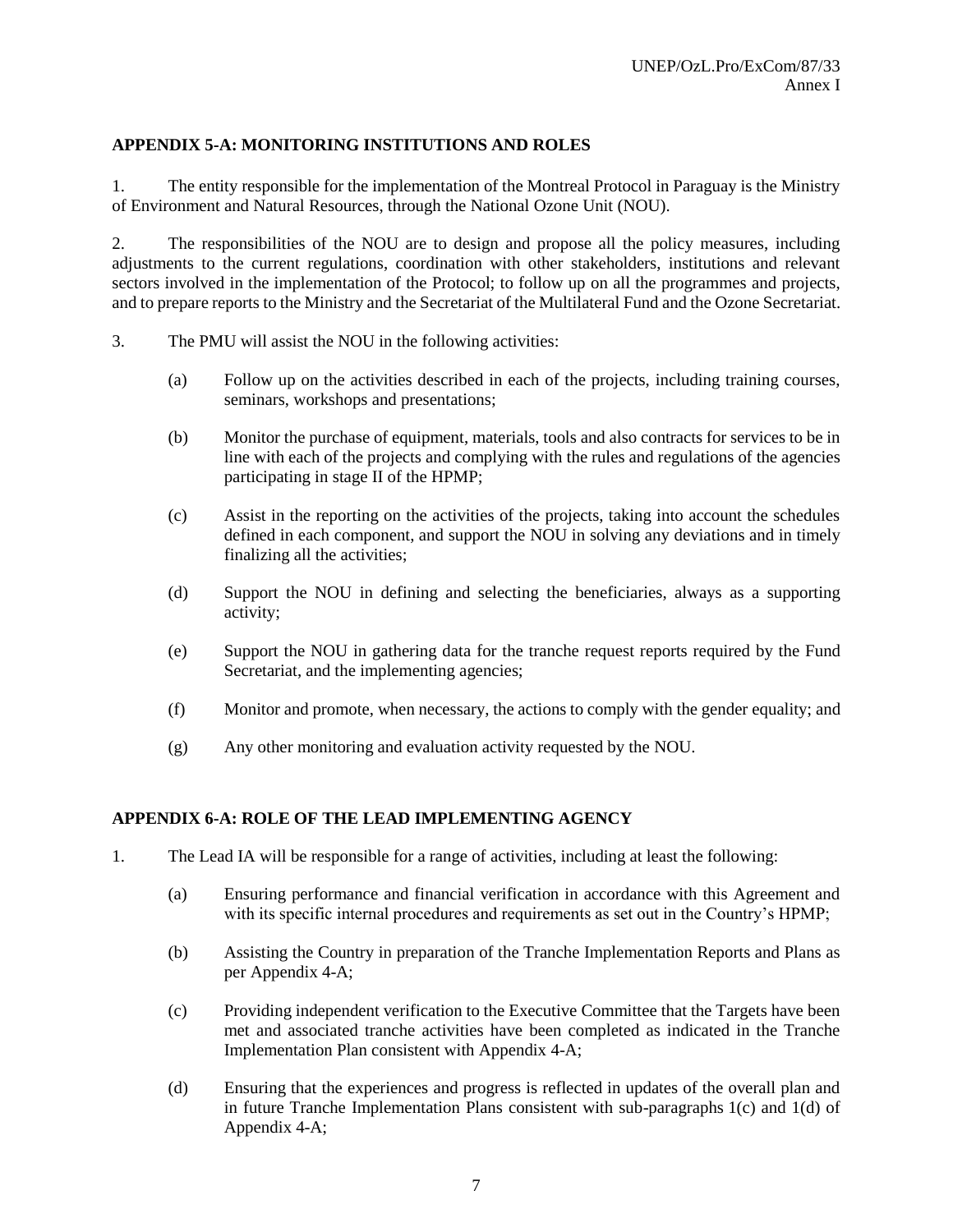- (e) Fulfilling the reporting requirements for the Tranche Implementation Reports and Plans and the overall plan as specified in Appendix 4-A for submission to the Executive Committee, and should include the activities implemented by the Cooperating IA;
- (f) In the event that the last funding tranche is requested one or more years prior to the last year for which a consumption target had been established, annual tranche implementation reports and, where applicable, verification reports on the current stage of the Plan should be submitted until all activities foreseen had been completed and HCFC consumption targets had been met;
- (g) Ensuring that appropriate independent technical experts carry out the technical reviews;
- (h) Carrying out required supervision missions;
- (i) Ensuring the presence of an operating mechanism to allow effective, transparent implementation of the Tranche Implementation Plan and accurate data reporting;
- (j) Co-ordinating the activities of the Cooperating IA, and ensuring appropriate sequence of activities;
- (k) In case of reductions in funding for failure to comply in accordance with paragraph 11 of the Agreement, to determine, in consultation with the Country and the Cooperating IA, the allocation of the reductions to the different budget items and to the funding of the Lead IA and each Cooperating IA;
- (l) Ensuring that disbursements made to the Country are based on the use of the indicators;
- (m) Providing assistance with policy, management and technical support when required;
- (n) Reaching consensus with the Cooperating IA on any planning, co-ordination and reporting arrangements required to facilitate the implementation of the Plan; and
- (o) Timely releasing funds to the Country/participating enterprises for completing the activities related to the project.

2. After consultation with the Country and taking into account any views expressed, the Lead IA will select and mandate an independent entity to carry out the verification of the HPMP results and the consumption of the Substances mentioned in Appendix 1-A, as per sub-paragraph 5(b) of the Agreement and sub-paragraph 1(b) of Appendix 4-A.

#### **APPENDIX 6-B: ROLE OF THE COOPERATING IMPLEMENTING AGENCY**

1. The Cooperating IA will be responsible for a range of activities. These activities are specified in the Plan, including at least the following:

- (a) Providing assistance for policy development when required;
- (b) Assisting the Country in the implementation and assessment of the activities funded by the Cooperating IA, and refer to the Lead IA to ensure a co-ordinated sequence in the activities;
- (c) Providing reports to the Lead IA on these activities, for inclusion in the consolidated reports as per Appendix 4-A; and